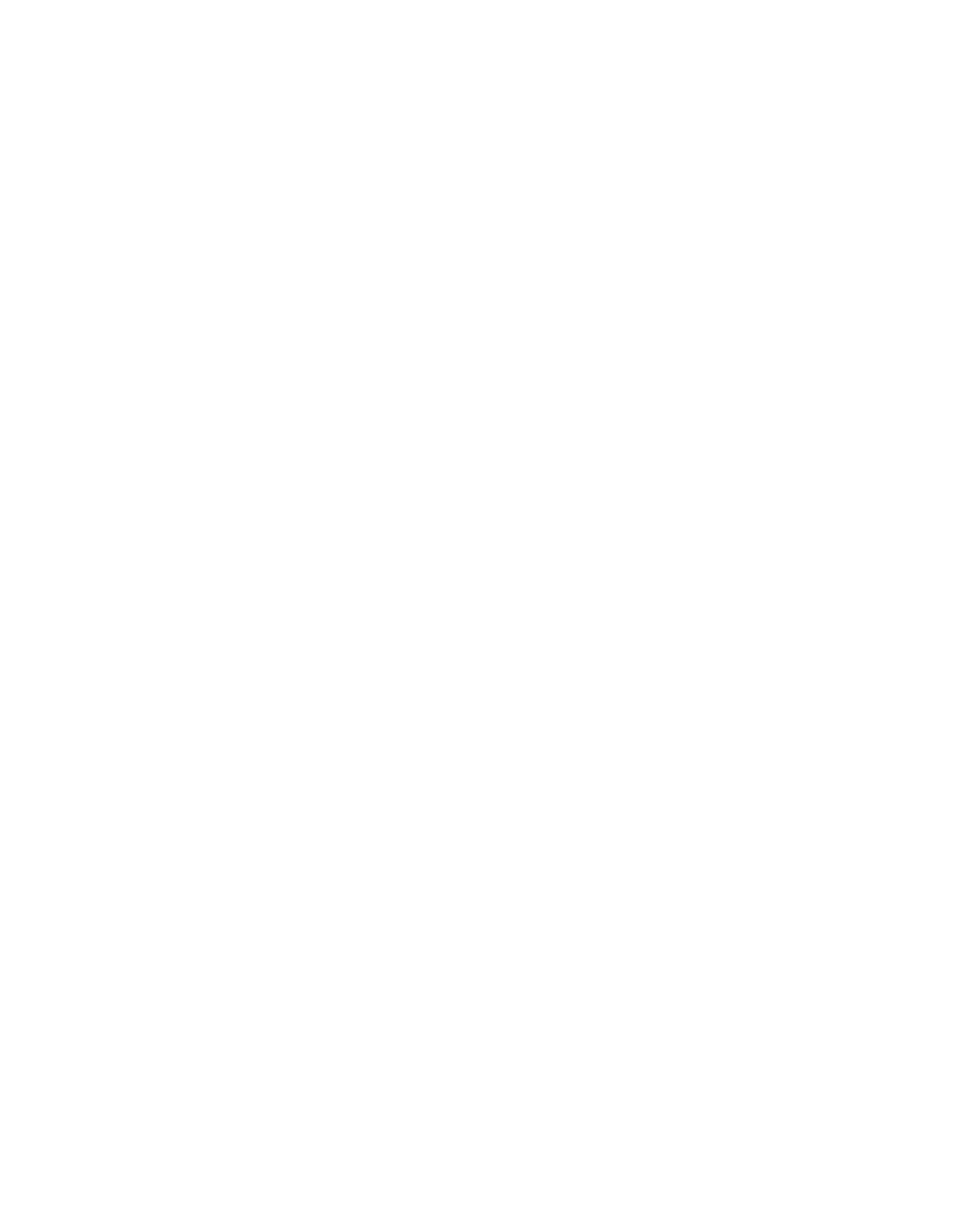## **Schedule D – Outline of Actuarial Assumptions and Methods**

Actuarial assumptions and methods adopted by the Board December 17, 2015. Valuation interest rate adopted by the Board March 15, 2018.

**VALUATION INTEREST RATE:** 7.30% per annum, compounded annually, net of investment expenses, composed of a 2.75% inflation assumption and a 4.55% real rate of investment return assumption.

**SALARY INCREASES:** 4.50% annually

**SEPARATIONS BEFORE SERVICE RETIREMENT:** Representative values of the assumed annual rates of separation before service retirement are as follows:

|     | <b>Annual Rates of</b> |              |              |                   |
|-----|------------------------|--------------|--------------|-------------------|
| Age | Withdrawal             | <b>Death</b> |              | <b>Disability</b> |
|     |                        | <b>Men</b>   | <b>Women</b> |                   |
| 20  | 4.0%                   | .032%        | .018%        | .03%              |
| 25  | 4.0                    | .035         | .019         | .03               |
| 30  | 4.0                    | .041         | .025         | .05               |
| 35  | 4.0                    | .072         | .044         | .08               |
| 40  | 6.0                    | .100         | .066         | .10               |
| 45  | 4.0                    | .140         | .104         | .18               |
| 50  | 3.0                    | .198         | .156         | .25               |
| 55  | 2.5                    | .281         | .223         | .45               |
| 60  | 2.5                    | .409         | .306         | .73               |
| 65  | 2.5                    | .560         | .430         | 1.18              |

**RETIREMENT:** The assumed annual rates of retirement are shown below.

| <u>Age</u> | <b>Annual Rates</b><br>of Retirement |
|------------|--------------------------------------|
| 60         | 15%                                  |
| 61         | 10                                   |
| 62         | 12                                   |
| $63 - 64$  | 10                                   |
| $65 - 69$  | 15                                   |
| $70 - 74$  | 25                                   |
| 75         | 100                                  |

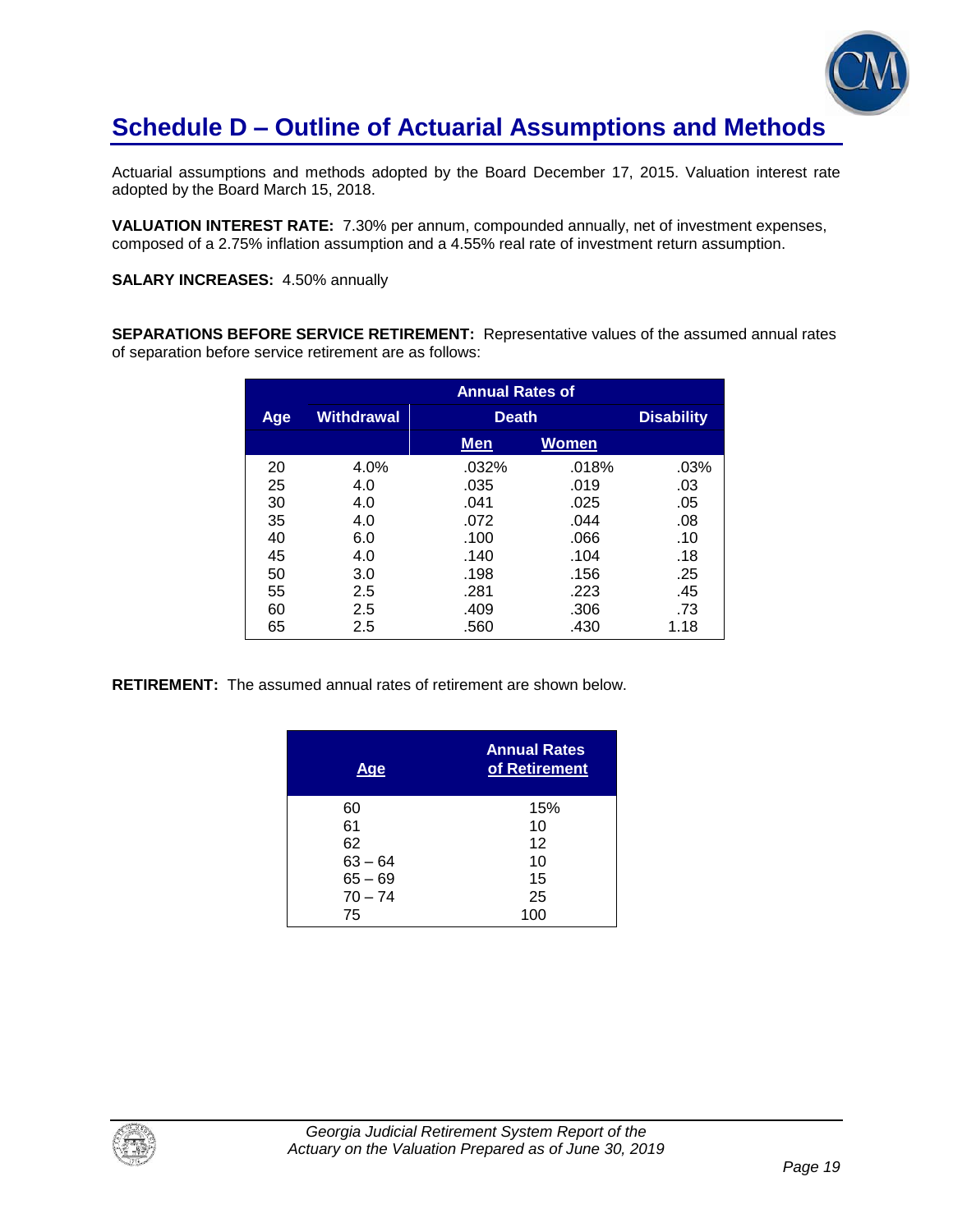

### **Schedule D – Outline of Actuarial Assumptions and Methods**

**DEATHS AFTER RETIREMENT:** Since the System has minimal post-retirement mortality experience, the System uses the same mortality tables used for the Employees' Retirement System of Georgia. The RP-2000 Combined Mortality Table projected to 2025 with projection scale BB and set forward 2 years for both males and females is used for the period after retirement and for dependent beneficiaries. For the period after disability retirement, the RP-2000 Disabled Mortality Table projected to 2025 with projection scale BB and set back 7 years for males and set forward 3 years for females is used. There is a margin for future mortality improvement in the tables used by the System. Based on the results of the most recent experience study adopted by the Board on December 17, 2015, the numbers of expected future deaths are 9-12% less than the actual number of deaths that occurred during the study period for healthy retirees and disabled retirees. Representative values of the assumed annual rates of mortality for service retirements and beneficiaries are as follows:

| Age | <b>Men</b> | Women  | Age | <b>Men</b> | Women  |
|-----|------------|--------|-----|------------|--------|
| 40  | 0.113%     | 0.079% | 65  | 1.130%     | 0.899% |
| 45  | 0.161      | 0.123  | 70  | 1.870      | 1.528  |
| 50  | 0.247      | 0.187  | 75  | 3.215      | 2.522  |
| 55  | 0.425      | 0.292  | 80  | 5.516      | 4.163  |
| 60  | 0.699      | 0.492  | 85  | 9.563      | 7.124  |

**ADMINISTRATIVE EXPENSES:** Budgeted expenses for the fiscal year are added to the normal cost contribution.

**AMORTIZATION METHOD AND PAYROLL GROWTH ASSUMPTION:** Level percentage of payroll, assuming payroll will increase 3.25% per year.

**ASSET METHOD:** Actuarial Value, as developed in Schedule B. The actuarial value of assets recognizes a portion of the difference between the fair value of assets and the expected value of assets, based on the assumed valuation rate of return. The actuarial value was set equal to the fair value as of June 30, 2013. The amount recognized each year beginning June 30, 2014 is 20% of the difference between fair value and expected actuarial value.

**PERCENT MARRIED:** For members hired on and after July 1, 2012, 100% are assumed to be married. For these members and for members who have elected spouse coverage, husbands are assumed to be three years older than their wives.

**VALUATION METHOD:** Entry age actuarial cost method. See Schedule E for a brief description of this method.

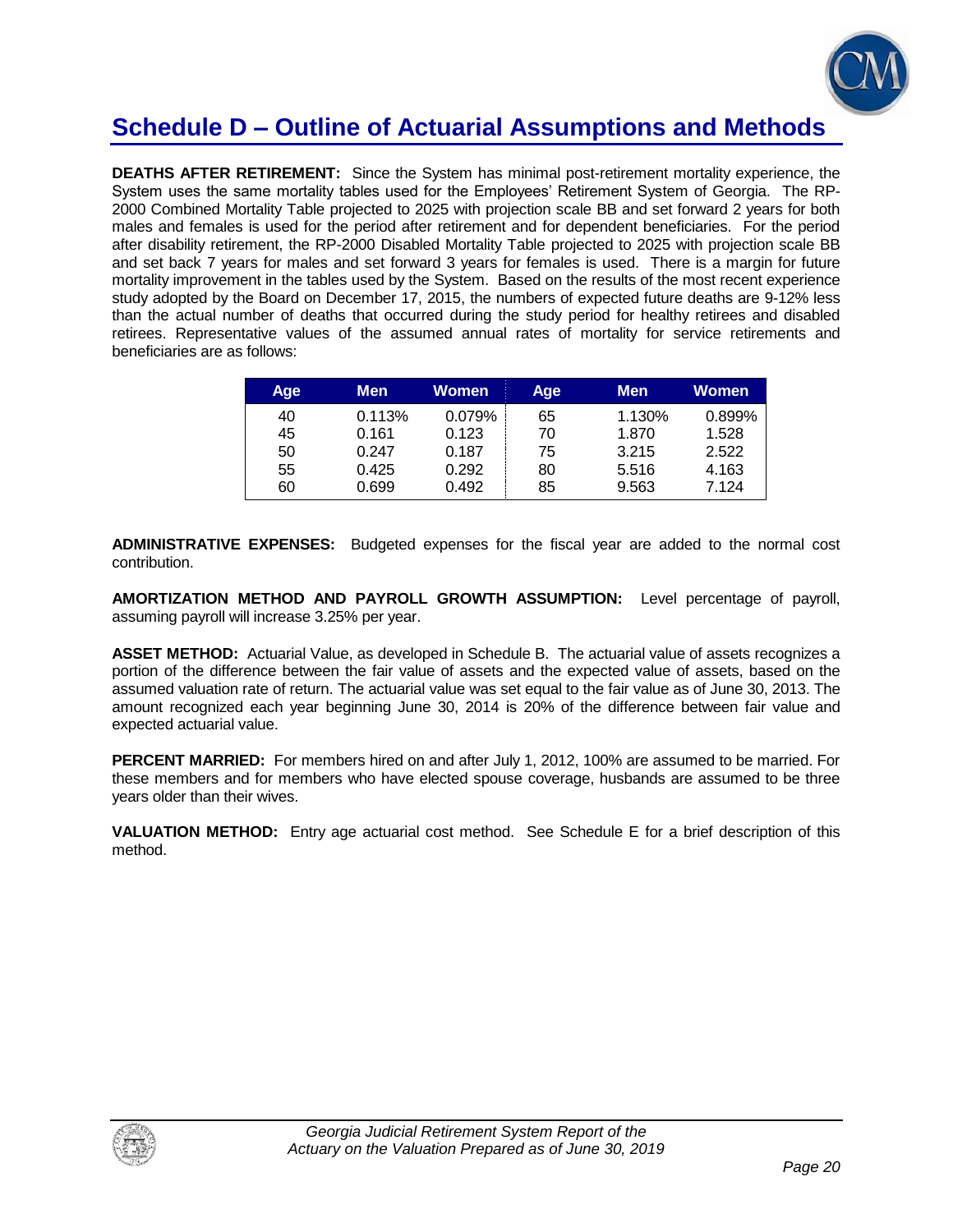

## **Schedule E – Actuarial Cost Method**

- 1. The valuation is prepared on the projected benefit basis, under which the present value, at the interest rate assumed to be earned in the future (currently 7.30%), of each member's expected benefits at retirement or death is determined, based on age, service and sex. The calculations take into account the probability of a member's death or termination of employment prior to becoming eligible for a benefit, as well as the possibility of his terminating with a service, disability or survivor's benefit. Future salary increases are also anticipated. The present value of the expected benefits payable on account of the active members is added to the present value of the expected future payments to retired members, beneficiaries and members entitled to deferred vested benefits to obtain the present value of all expected benefits payable from the System on account of the present group of members and beneficiaries.
- 2. The employer contributions required to support the benefits of the System are determined following a level funding approach, and consist of a normal contribution and an unfunded actuarial accrued liability contribution.
- 3. The normal contribution is determined using the entry age actuarial cost method. Under this method, a calculation is made to determine the level amount which, if applied for the average member during the entire period of his anticipated covered service, would be required in addition to the contributions of the member to meet the cost of all benefits payable on his behalf.
- 4. The unfunded actuarial accrued liability contributions are determined by subtracting the present value of prospective employer normal contributions and member contributions, together with the current actuarial value of assets, from the present value of expected benefits to be paid from the System.

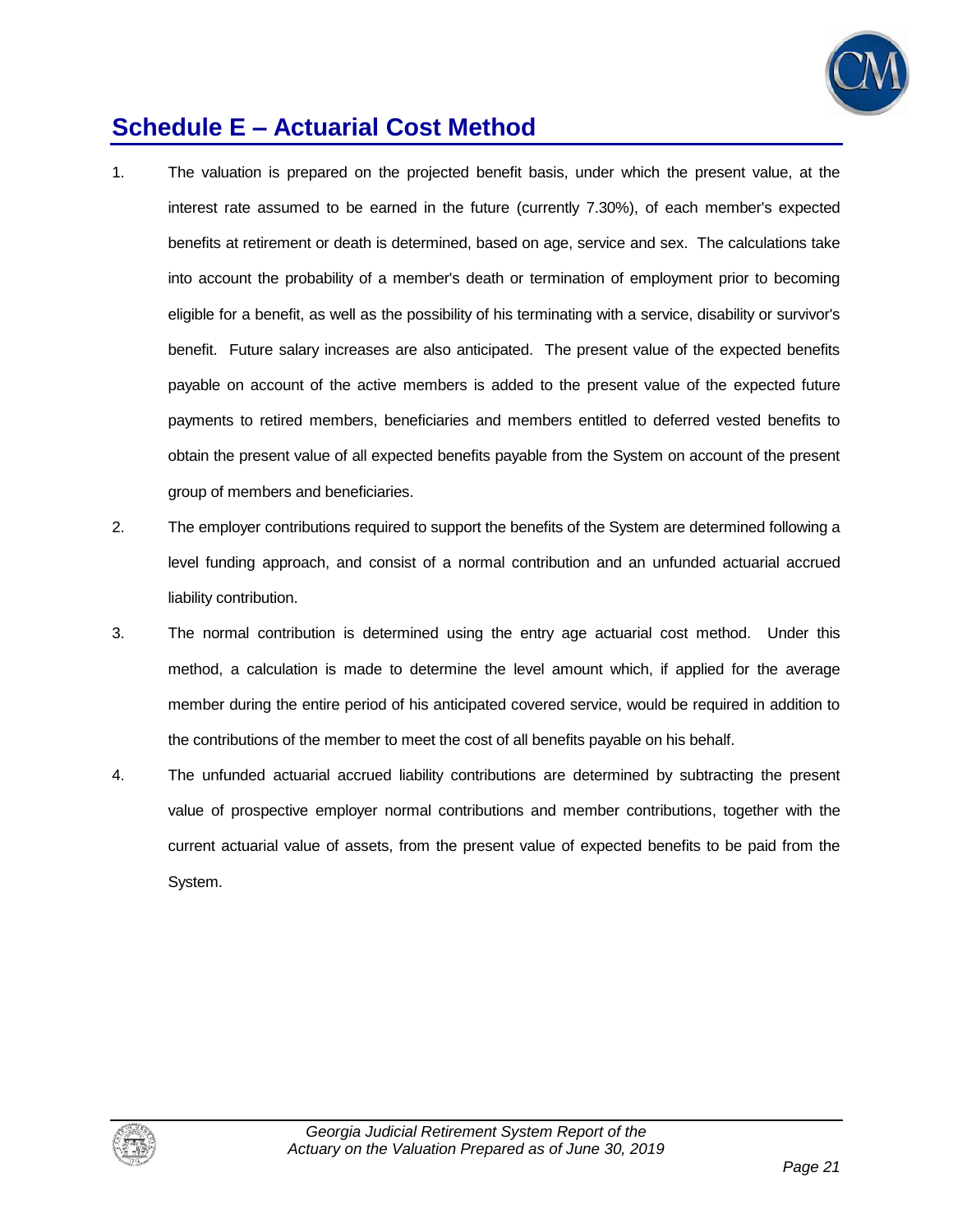

## **Schedule F – Board Funding Policy**

#### **FUNDING POLICY OF THE JRS BOARD OF TRUSTEES**

The purpose of this Funding Policy is to state the overall objectives for the Georgia Judicial Retirement System (System), the benchmarks that will be used to measure progress in achieving those goals, and the methods and assumptions that will be employed to develop the benchmarks. It is the intent of the JRS Board of Trustees that the Funding Policy outlined herein will remain unchanged until the objectives below are met.

#### **I. Funding Objectives**

The goal in requiring employer and member contributions to the System is to accumulate sufficient assets during a member's employment to fully finance the benefits the member is expected to receive throughout retirement. In meeting this objective, the System will strive to meet the following funding objectives:

- To develop a pattern of contribution rates expressed as a percentage of employer payroll and measured by valuations prepared in accordance with applicable State laws and the principles of practice prescribed by the Actuarial Standards Board.
- To maintain a stable funded ratio (ratio of actuarial value of assets to actuarial accrued liabilities) that reflects a trend of strong actuarial condition. The long-term objective is to maintain a 100% funded ratio; in the event that the funded ratio falls below 100%, the objective will be to obtain a 100% funded ratio over a reasonable period of future years.
- To maintain adequate asset levels to finance the benefits promised to members and monitor the future demand for liquidity.
- To promote intergenerational equity for taxpayers with respect to contributions required for the benefits provided by the System.

#### **II. Measures of Funding Progress**

To track progress in achieving the System's funding objectives, the following measures will be determined annually as of the actuarial valuation date (with due recognition that a single year's results may not be indicative of long-term trends):

 **Funded Ratio** – The funded ratio, defined as the actuarial value of assets divided by the actuarial accrued liability, should remain reasonably stable over time, before adjustments for changes in benefits, actuarial methods, and/or actuarial adjustments. The target funded ratio will be 100 percent. In the event that the funded ratio falls below 100%, the targeted funded ratio will be 100% within 20 years of the date the funded ratio first falls below 100%.

#### **Unfunded Actuarial Accrued Liability (UAAL)**

- o **Transitional UAAL** The UAAL established as of the initial valuation date for which this funding policy is adopted shall be known as the Transitional UAAL.
- o **New Incremental UAAL** Each subsequent valuation will produce a New Incremental UAAL consisting of all benefit changes, assumption and method changes and experience gains and/or losses that have occurred since the previous valuations.

#### **UAAL Amortization Period**

- $\circ$  The transitional UAAL will be amortized over a closed 20 year period beginning on the initial valuation date for which this funding policy is adopted.
- $\circ$  Each New Incremental UAAL shall be amortized over a closed 20 year period beginning with the year it is incurred.

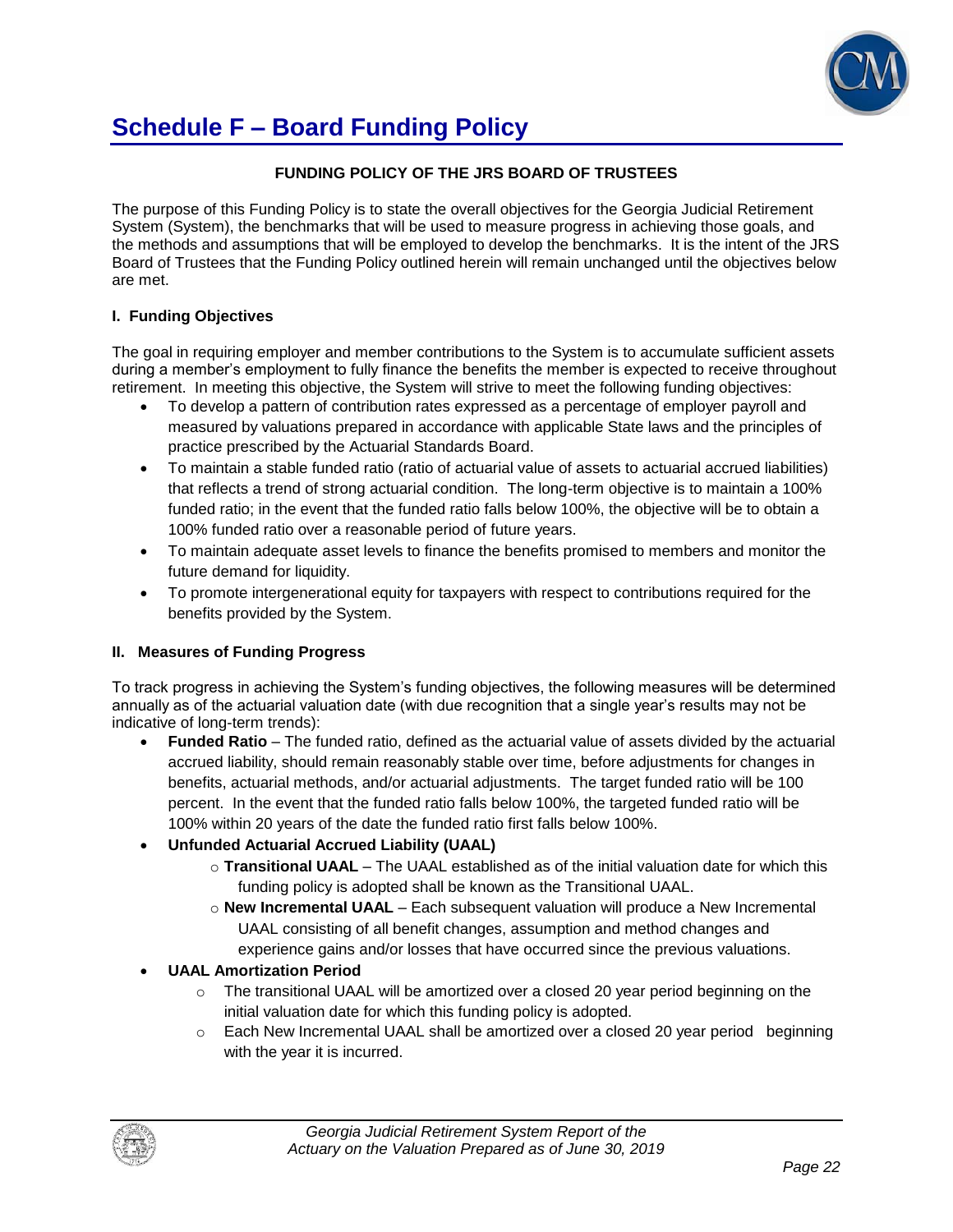

# **Schedule F – Board Funding Policy**

#### **Employer Contribution Rates**

- o **Employer Normal Contribution Rate**  the contribution rate determined as of the valuation date each year to fund the employer portion of the annual normal cost based on the assumptions and methods approved by the Board.
- $\circ$  In each valuation subsequent to the adoption of this funding policy the required employer contribution rate will be determined as the summation of the employer Normal Contribution Rate, a contribution rate for administrative expenses, the amortization rate for the Transitional UAAL and the individual amortization rate for each of the New Incremental UAAL bases.
- o In no event shall the employer contribution rate be less than 0%.
- $\circ$  The valuation methodology, including the amortization of the Unfunded Actuarial Accrued Liability (UAAL), would be expected to maintain reasonably stable contribution rates.

#### **III. Methods and Assumptions**

The annual actuarial valuations providing the measures to assess funding progress will utilize the actuarial methods and assumptions last adopted by the Board based upon the advice and recommendations of the actuary. These include the following primary methods and assumptions:

- The actuarial cost method used to develop the benchmarks will be the Entry Age Normal (EAN) actuarial cost method.
- The long-term annual investment rate of return assumption will be:
	- $\circ$  Effective with the June 30, 2013 valuation date, 7.50% net of investment expenses.
	- $\circ$  Effective with the June 30, 2017 valuation date, reduced by 0.10% (10 basis points) from the immediate prior actuarial valuation, as long as the following conditions are met:
		- The actual rate of return for the fiscal year ending with the current valuation date exceeds the assumed rate of return from the immediate prior actuarial valuation, and
		- The assumed rate of return does not decrease below 7.00% net of investment expenses.
- The actuarial value of assets will be determined by recognizing the annual differences between actual and expected market value of assets over a five-year period, beginning with the June 30, 2013 actuarial valuation.
	- $\circ$  Prior to the June 30, 2013 valuation, the differences between actual and expected market value of assets were recognized over a seven-year period. For the June 30, 2013 valuation, all then-current deferred gains and losses will be recognized immediately, and the initial new five-year period will begin immediately thereafter.

The employer contribution rates determined in an annual actuarial valuation will be at least sufficient to satisfy the annual normal cost of the System and amortize any UAAL as a level dollar amount over a period not to exceed 20 years. However in no event shall the employer contribution rate be less than 0%.

The actuary shall conduct an investigation into the System's experience at least every five years and utilize the results of the investigation to form the basis for recommended assumptions and methods. Any changes to the recommended assumptions and methods that are approved by the Board will be reflected in this Policy.

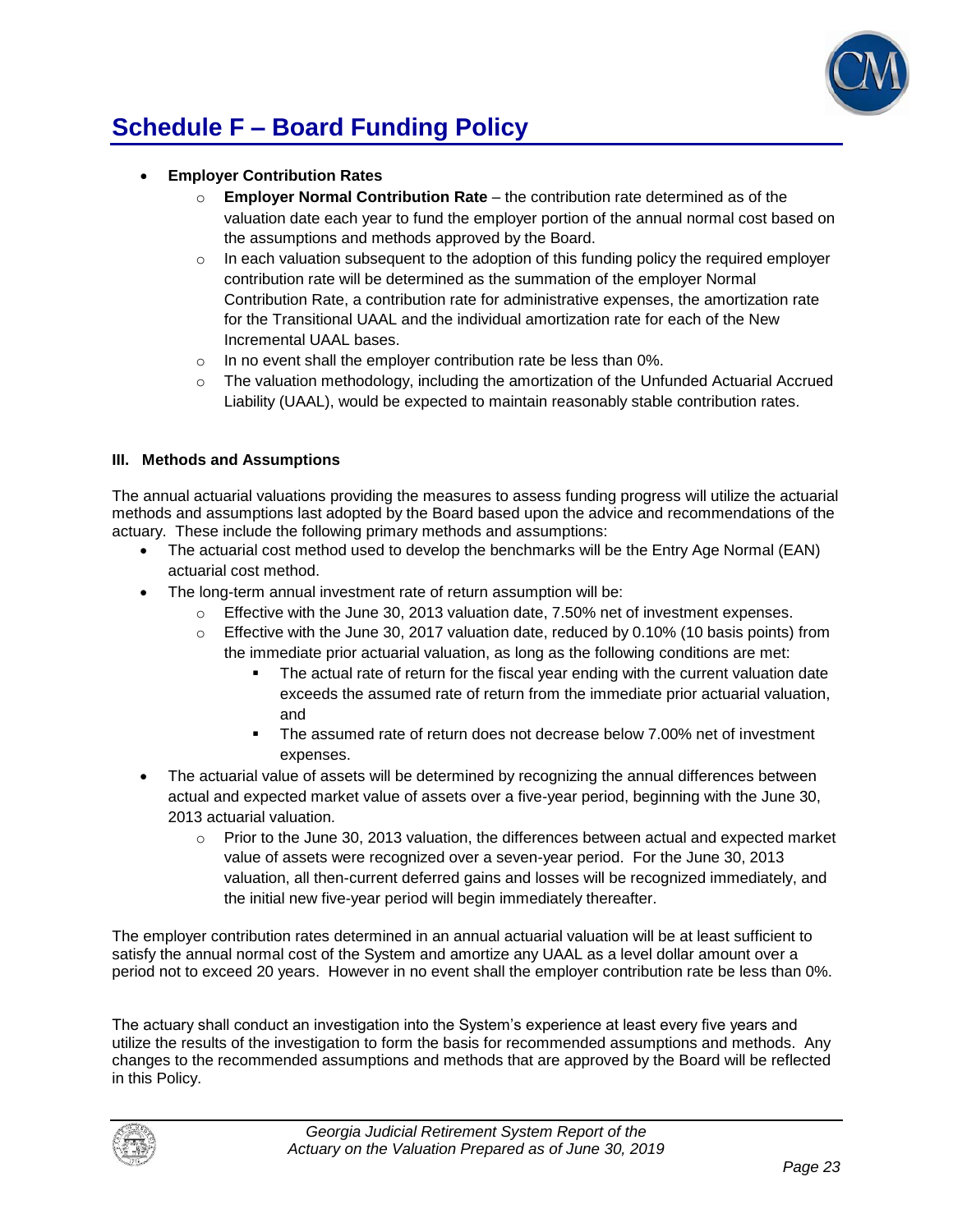

#### **IV. Funding Policy Progress**

The Board will periodically have actuarial projections of the valuation results performed to assess the current and expected future progress towards the overall funding goals of the System. These periodic projections will provide the expected valuation results over at least a 30-year period. The projected measures of funding progress and the recent historical trend provided in valuations will provide important information for the Board's assessment of the System's funding progress.

Adopted: March 15, 2018

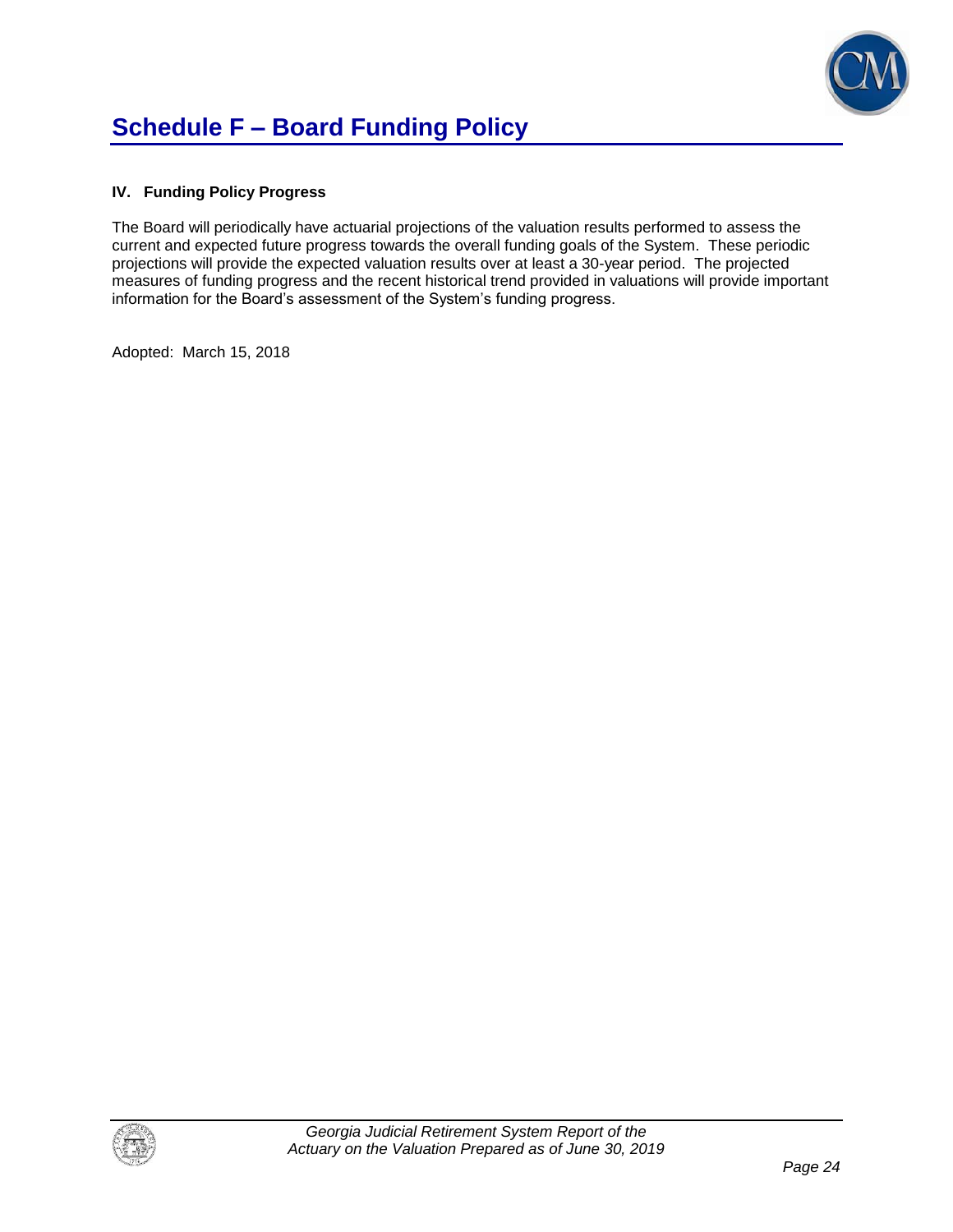

| <b>Valuation</b><br><b>Date</b> | Amortization<br><b>Period</b> | <b>Balance of</b><br><b>Transitional UAAL</b> | <b>Expected UAAL</b><br><b>Contribution</b> |
|---------------------------------|-------------------------------|-----------------------------------------------|---------------------------------------------|
| 6/30/2013                       | 20                            | \$<br>(16,097,023)                            | \$<br>(1, 187, 279)                         |
| 6/30/2014                       | 19                            | (16,117,020)                                  | (1,231,802)                                 |
| 6/30/2015                       | 18                            | (16,093,994)                                  | (1,325,066)                                 |
| 6/30/2016                       | 17                            | (15,975,978)                                  | (1,368,130)                                 |
| 6/30/2017                       | 16                            | (15,806,046)                                  | (1,402,562)                                 |
| 6/30/2018                       | 15                            | (15,573,131)                                  | (1,438,362)                                 |
| 6/30/2019                       | 14                            | (15, 271, 608)                                | (1,485,109)                                 |
| 6/30/2020                       | 13                            | (14,901,326)                                  | (1,533,375)                                 |
| 6/30/2021                       | 12                            | (14, 455, 749)                                | (1,583,209)                                 |
| 6/30/2022                       | 11                            | (13, 927, 809)                                | (1,634,664)                                 |
| 6/30/2023                       | 10                            | (13, 309, 875)                                | (1,687,790)                                 |
| 6/30/2024                       | 9                             | (12, 593, 706)                                | (1,742,643)                                 |
| 6/30/2025                       | 8                             | (11, 770, 403)                                | (1,799,279)                                 |
| 6/30/2026                       | 7                             | (10, 830, 363)                                | (1, 857, 756)                               |
| 6/30/2027                       | 6                             | (9,763,224)                                   | (1,918,133)                                 |
| 6/30/2028                       | 5                             | (8,557,806)                                   | (1,980,472)                                 |
| 6/30/2029                       | 4                             | (7,202,054)                                   | (2,044,838)                                 |
| 6/30/2030                       | 3                             | (5,682,966)                                   | (2, 111, 295)                               |
| 6/30/2031                       | 2                             | (3,986,527)                                   | (2, 179, 912)                               |
| 6/30/2032                       | 1                             | (2,097,632)                                   | (2, 250, 759)                               |
| 6/30/2033                       | 0                             |                                               |                                             |

### **AMORTIZATION OF TRANSITIONAL UAAL**

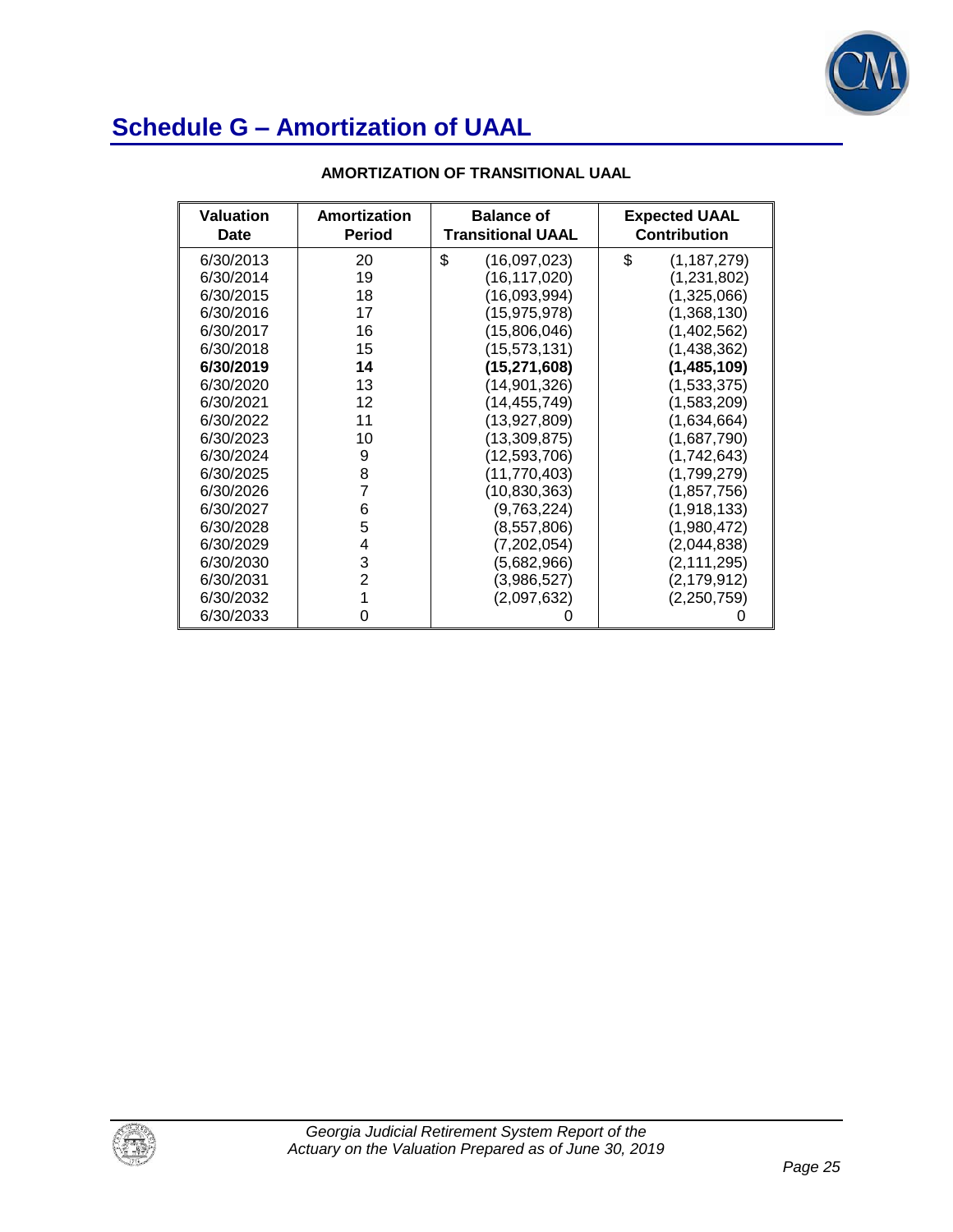

| <b>Valuation</b><br>Date | Amortization<br><b>Period</b> | <b>Balance of New</b><br><b>Incremental UAAL</b><br>6/30/2014 | <b>Expected UAAL</b><br><b>Contribution</b> |
|--------------------------|-------------------------------|---------------------------------------------------------------|---------------------------------------------|
| 6/30/2014                | 20                            | \$<br>(14, 015, 447)                                          | \$<br>(1,033,747)                           |
| 6/30/2015                | 19                            | (14, 032, 859)                                                | (1, 114, 085)                               |
| 6/30/2016                | 18                            | (13, 971, 238)                                                | (1, 150, 293)                               |
| 6/30/2017                | 17                            | (13,868,788)                                                  | (1, 178, 813)                               |
| 6/30/2018                | 16                            | (13,716,265)                                                  | (1,208,450)                                 |
| 6/30/2019                | 15                            | (13,509,103)                                                  | (1, 247, 725)                               |
| 6/30/2020                | 14                            | (13, 247, 543)                                                | (1,288,276)                                 |
| 6/30/2021                | 13                            | (12, 926, 338)                                                | (1,330,145)                                 |
| 6/30/2022                | 12                            | (12,539,816)                                                  | (1,373,374)                                 |
| 6/30/2023                | 11                            | (12,081,848)                                                  | (1,418,009)                                 |
| 6/30/2024                | 10                            | (11, 545, 814)                                                | (1,464,094)                                 |
| 6/30/2025                | 9                             | (10, 924, 564)                                                | (1,511,677)                                 |
| 6/30/2026                | 8                             | (10, 210, 380)                                                | (1,560,807)                                 |
| 6/30/2027                | $\overline{7}$                | (9,394,931)                                                   | (1,611,533)                                 |
| 6/30/2028                | 6                             | (8,469,228)                                                   | (1,663,908)                                 |
| 6/30/2029                | 5                             | (7, 423, 573)                                                 | (1,717,985)                                 |
| 6/30/2030                | 4                             | (6, 247, 509)                                                 | (1,773,819)                                 |
| 6/30/2031                | 3                             | (4,929,758)                                                   | (1,831,469)                                 |
| 6/30/2032                | $\overline{2}$                | (3,458,162)                                                   | (1,890,991)                                 |
| 6/30/2033                | 1                             | (1,819,616)                                                   | (1,952,448)                                 |
| 6/30/2034                | 0                             |                                                               |                                             |

### **AMORTIZATION OF 2014 INCREMENTAL UAAL**

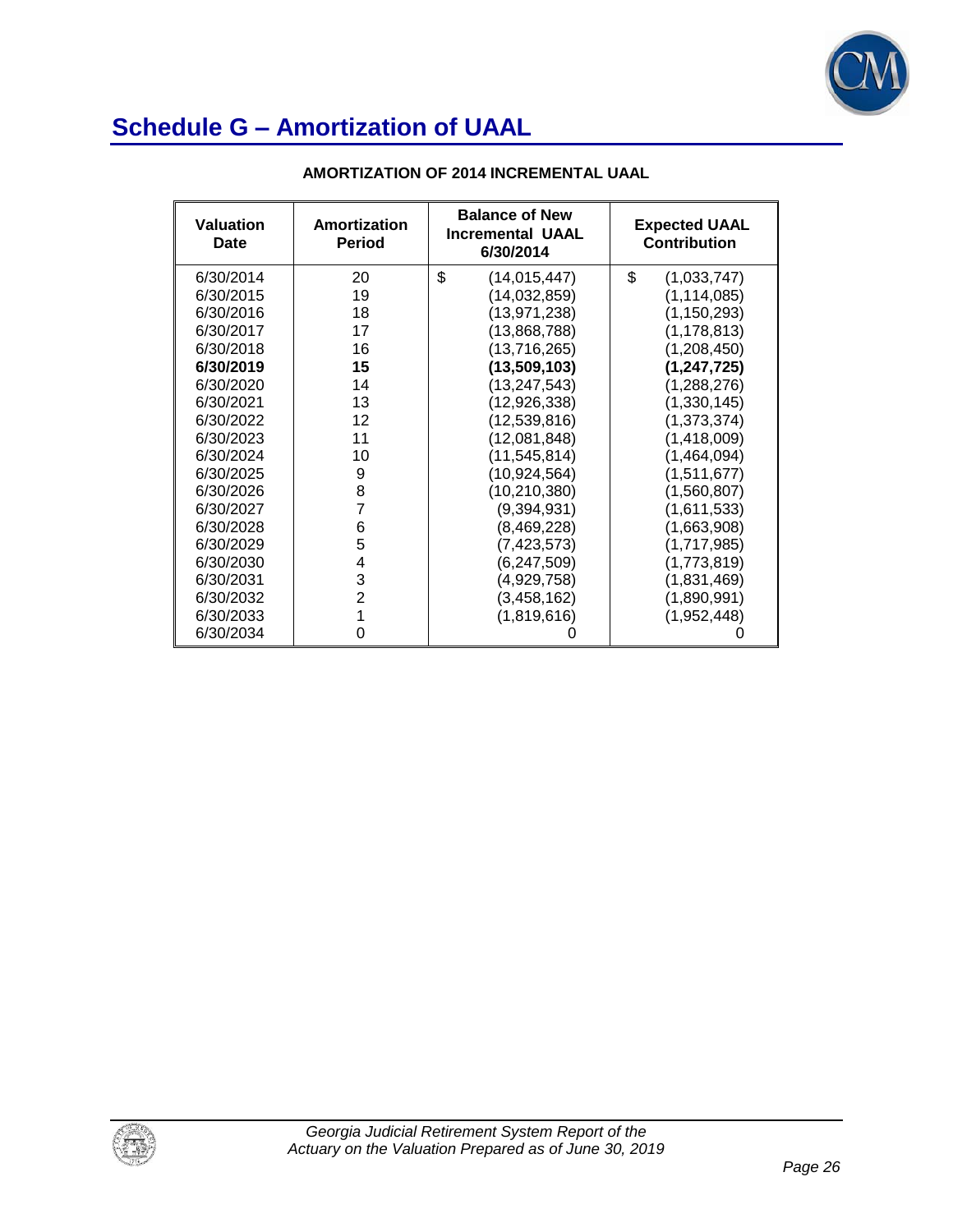

| <b>Valuation</b><br>Date | Amortization<br><b>Period</b> | <b>Balance of New</b><br><b>Incremental UAAL</b><br>6/30/2015 | <b>Expected UAAL</b><br><b>Contribution</b> |
|--------------------------|-------------------------------|---------------------------------------------------------------|---------------------------------------------|
| 6/30/2015                | 20                            | \$<br>(15, 973, 823)                                          | \$<br>(1,226,104)                           |
| 6/30/2016                | 19                            | (15, 945, 755)                                                | (1,265,952)                                 |
| 6/30/2017                | 18                            | (15, 875, 735)                                                | (1, 296, 874)                               |
| 6/30/2018                | 17                            | (15, 753, 665)                                                | (1,328,991)                                 |
| 6/30/2019                | 16                            | (15, 574, 691)                                                | (1, 372, 184)                               |
| 6/30/2020                | 15                            | (15, 339, 460)                                                | (1,416,780)                                 |
| 6/30/2021                | 14                            | (15,042,461)                                                  | (1,462,825)                                 |
| 6/30/2022                | 13                            | (14, 677, 736)                                                | (1,510,367)                                 |
| 6/30/2023                | 12                            | (14, 238, 843)                                                | (1,559,454)                                 |
| 6/30/2024                | 11                            | (13,718,825)                                                  | (1,610,136)                                 |
| 6/30/2025                | 10                            | (13, 110, 164)                                                | (1,662,465)                                 |
| 6/30/2026                | 9                             | (12, 404, 740)                                                | (1,716,495)                                 |
| 6/30/2027                | 8                             | (11,593,791)                                                  | (1,772,282)                                 |
| 6/30/2028                | $\overline{7}$                | (10,667,856)                                                  | (1,829,881)                                 |
| 6/30/2029                | 6                             | (9,616,729)                                                   | (1,889,352)                                 |
| 6/30/2030                | 5                             | (8,429,398)                                                   | (1,950,756)                                 |
| 6/30/2031                | 4                             | (7,093,988)                                                   | (2,014,155)                                 |
| 6/30/2032                | 3                             | (5,597,694)                                                   | (2,079,615)                                 |
| 6/30/2033                | $\overline{2}$                | (3,926,711)                                                   | (2, 147, 203)                               |
| 6/30/2034                | 1                             | (2,066,157)                                                   | (2, 216, 987)                               |
| 6/30/2035                | 0                             |                                                               |                                             |

### **AMORTIZATION OF 2015 INCREMENTAL UAAL**

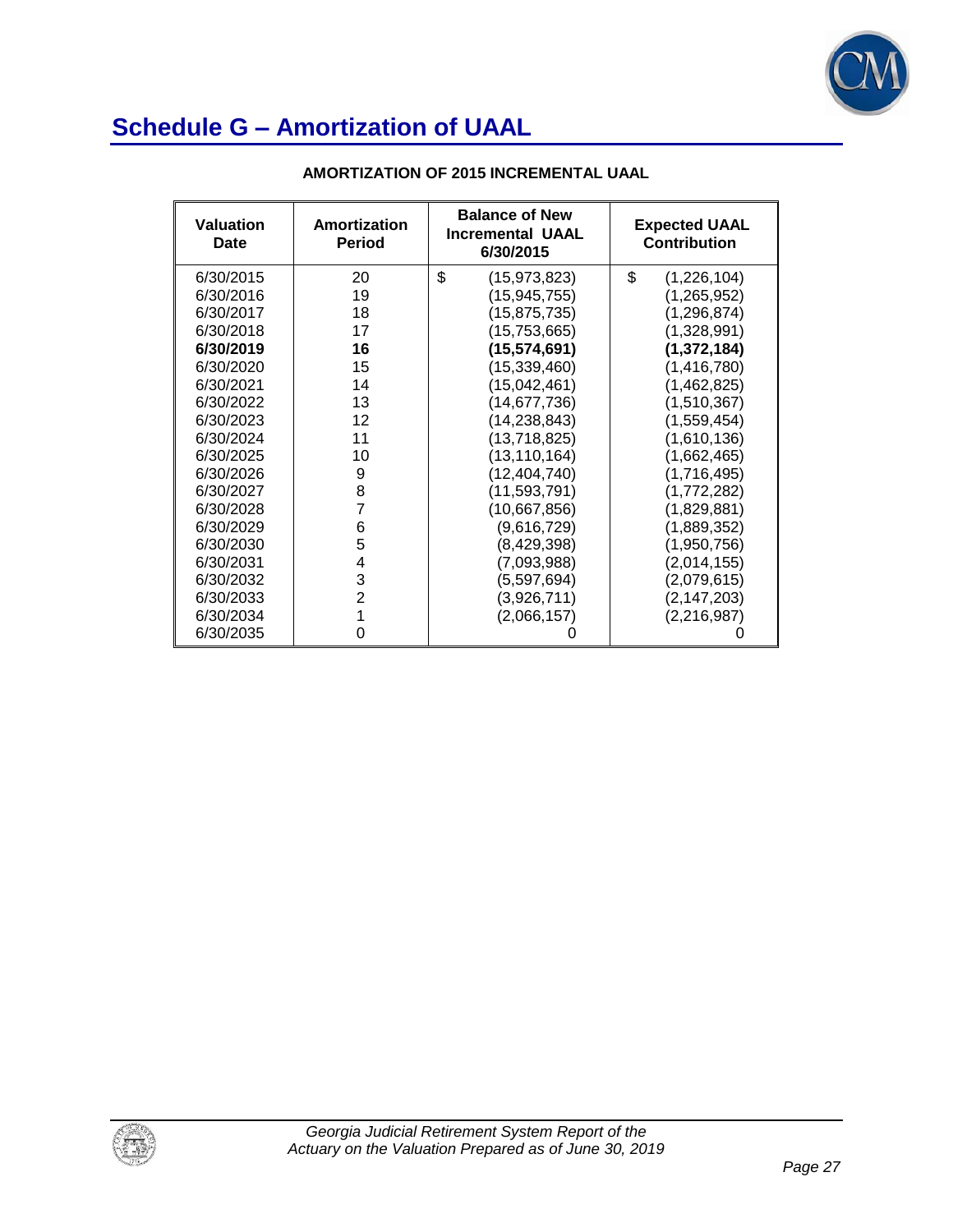

| <b>Valuation</b><br>Date | Amortization<br><b>Period</b> | <b>Balance of New</b><br><b>Incremental UAAL</b><br>6/30/2016 | <b>Expected UAAL</b><br><b>Contribution</b> |
|--------------------------|-------------------------------|---------------------------------------------------------------|---------------------------------------------|
| 6/30/2016                | 20                            | \$<br>4,220,621                                               | \$<br>323,963                               |
| 6/30/2017                | 19                            | 4,213,205                                                     | 331,758                                     |
| 6/30/2018                | 18                            | 4,193,224                                                     | 339,852                                     |
| 6/30/2019                | 17                            | 4,159,478                                                     | 350,897                                     |
| 6/30/2020                | 16                            | 4,112,223                                                     | 362,301                                     |
| 6/30/2021                | 15                            | 4,050,114                                                     | 374,076                                     |
| 6/30/2022                | 14                            | 3,971,697                                                     | 386,233                                     |
| 6/30/2023                | 13                            | 3,875,398                                                     | 398,786                                     |
| 6/30/2024                | 12                            | 3,759,516                                                     | 411,746                                     |
| 6/30/2025                | 11                            | 3,622,214                                                     | 425,128                                     |
| 6/30/2026                | 10                            | 3,461,508                                                     | 438,945                                     |
| 6/30/2027                | 9                             | 3,275,253                                                     | 453,210                                     |
| 6/30/2028                | 8                             | 3,061,136                                                     | 467,940                                     |
| 6/30/2029                | 7                             | 2,816,660                                                     | 483,148                                     |
| 6/30/2030                | 6                             | 2,539,128                                                     | 498,850                                     |
| 6/30/2031                | 5                             | 2,225,634                                                     | 515,063                                     |
| 6/30/2032                | 4                             | 1,873,043                                                     | 531,802                                     |
| 6/30/2033                | 3                             | 1,477,973                                                     | 549,086                                     |
| 6/30/2034                | $\overline{2}$                | 1,036,779                                                     | 566,931                                     |
| 6/30/2035                |                               | 545,533                                                       | 585,356                                     |
| 6/30/2036                | 0                             |                                                               |                                             |

### **AMORTIZATION OF 2016 INCREMENTAL UAAL**

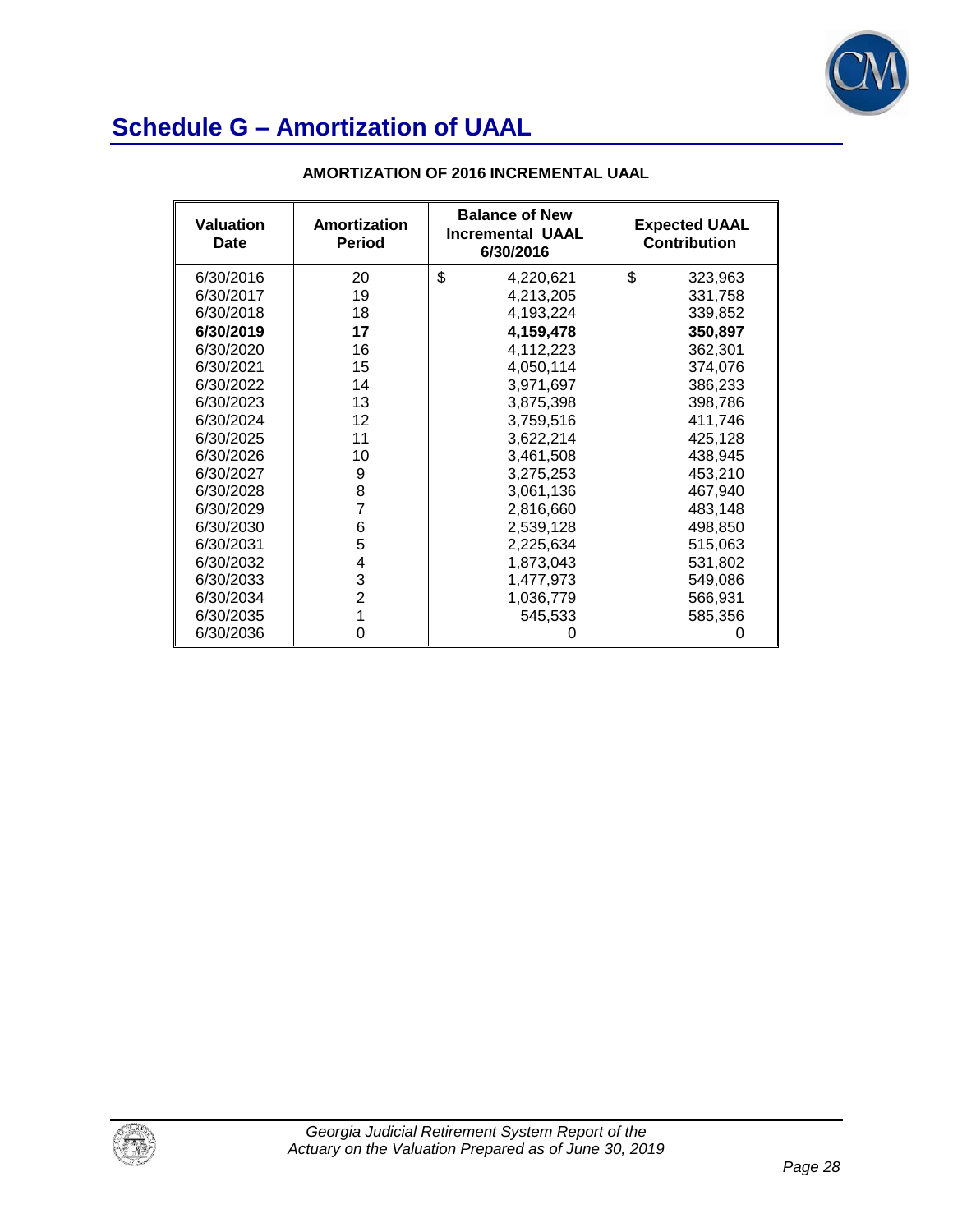

| <b>Valuation</b><br>Date | Amortization<br><b>Period</b> | <b>Balance of New</b><br><b>Incremental UAAL</b><br>6/30/2017 | <b>Expected UAAL</b><br><b>Contribution</b> |
|--------------------------|-------------------------------|---------------------------------------------------------------|---------------------------------------------|
| 6/30/2017                | 20                            | \$<br>9,116,797                                               | \$<br>693,820                               |
| 6/30/2018                | 19                            | 9,097,618                                                     | 710,493                                     |
| 6/30/2019                | 18                            | 9,051,253                                                     | 733,584                                     |
| 6/30/2020                | 17                            | 8,978,410                                                     | 757,426                                     |
| 6/30/2021                | 16                            | 8,876,408                                                     | 782,042                                     |
| 6/30/2022                | 15                            | 8,742,344                                                     | 807,458                                     |
| 6/30/2023                | 14                            | 8,573,077                                                     | 833,701                                     |
| 6/30/2024                | 13                            | 8,365,211                                                     | 860,796                                     |
| 6/30/2025                | 12                            | 8,115,075                                                     | 888,772                                     |
| 6/30/2026                | 11                            | 7,818,704                                                     | 917,657                                     |
| 6/30/2027                | 10                            | 7,471,812                                                     | 947,481                                     |
| 6/30/2028                | 9                             | 7,069,774                                                     | 978,274                                     |
| 6/30/2029                | 8                             | 6,607,593                                                     | 1,010,068                                   |
| 6/30/2030                | 7                             | 6,079,879                                                     | 1,042,895                                   |
| 6/30/2031                | 6                             | 5,480,816                                                     | 1,076,789                                   |
| 6/30/2032                | 5                             | 4,804,126                                                     | 1,111,785                                   |
| 6/30/2033                | 4                             | 4,043,042                                                     | 1,147,918                                   |
| 6/30/2034                | 3                             | 3,190,267                                                     | 1,185,225                                   |
| 6/30/2035                | $\overline{2}$                | 2,237,931                                                     | 1,223,745                                   |
| 6/30/2036                |                               | 1,177,555                                                     | 1,263,517                                   |
| 6/30/2037                | 0                             |                                                               | O                                           |

### **AMORTIZATION OF 2017 INCREMENTAL UAAL**

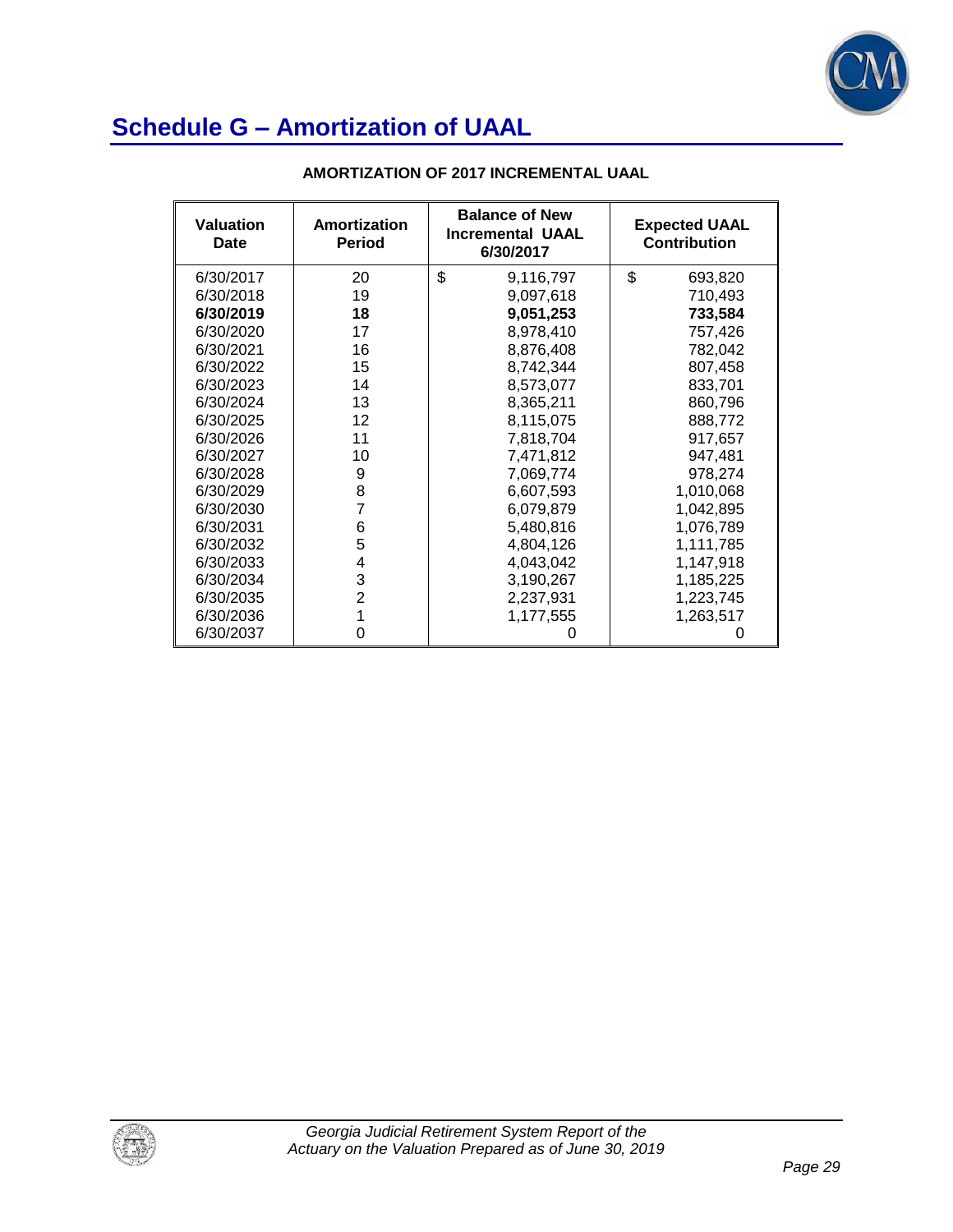

| <b>Valuation</b><br>Date | Amortization<br><b>Period</b> | <b>Balance of New</b><br><b>Incremental UAAL</b><br>6/30/2018 | <b>Expected UAAL</b><br><b>Contribution</b> |
|--------------------------|-------------------------------|---------------------------------------------------------------|---------------------------------------------|
| 6/30/2018                | 20                            | \$<br>(5,310,945)                                             | \$<br>(400,726)                             |
| 6/30/2019                | 19                            | (5, 297, 919)                                                 | (413,749)                                   |
| 6/30/2020                | 18                            | (5,270,918)                                                   | (427,196)                                   |
| 6/30/2021                | 17                            | (5,228,498)                                                   | (441,080)                                   |
| 6/30/2022                | 16                            | (5, 169, 098)                                                 | (455,415)                                   |
| 6/30/2023                | 15                            | (5,091,027)                                                   | (470, 216)                                  |
| 6/30/2024                | 14                            | (4,992,456)                                                   | (485,498)                                   |
| 6/30/2025                | 13                            | (4,871,407)                                                   | (501,277)                                   |
| 6/30/2026                | 12                            | (4, 725, 743)                                                 | (517,569)                                   |
| 6/30/2027                | 11                            | (4, 553, 154)                                                 | (534,389)                                   |
| 6/30/2028                | 10                            | (4,351,144)                                                   | (551, 757)                                  |
| 6/30/2029                | 9                             | (4, 117, 021)                                                 | (569,689)                                   |
| 6/30/2030                | 8                             | (3,847,874)                                                   | (588,204)                                   |
| 6/30/2031                | $\overline{7}$                | (3,540,565)                                                   | (607,321)                                   |
| 6/30/2032                | 6                             | (3, 191, 705)                                                 | (627,059)                                   |
| 6/30/2033                | 5                             | (2,797,641)                                                   | (647,438)                                   |
| 6/30/2034                | 4                             | (2,354,430)                                                   | (668,480)                                   |
| 6/30/2035                | 3                             | (1,857,824)                                                   | (690,205)                                   |
| 6/30/2036                | $\overline{2}$                | (1,303,240)                                                   | (712,637)                                   |
| 6/30/2037                | 1                             | (685, 739)                                                    | (735, 798)                                  |
| 6/30/2038                | 0                             |                                                               |                                             |

### **AMORTIZATION OF 2018 INCREMENTAL UAAL**

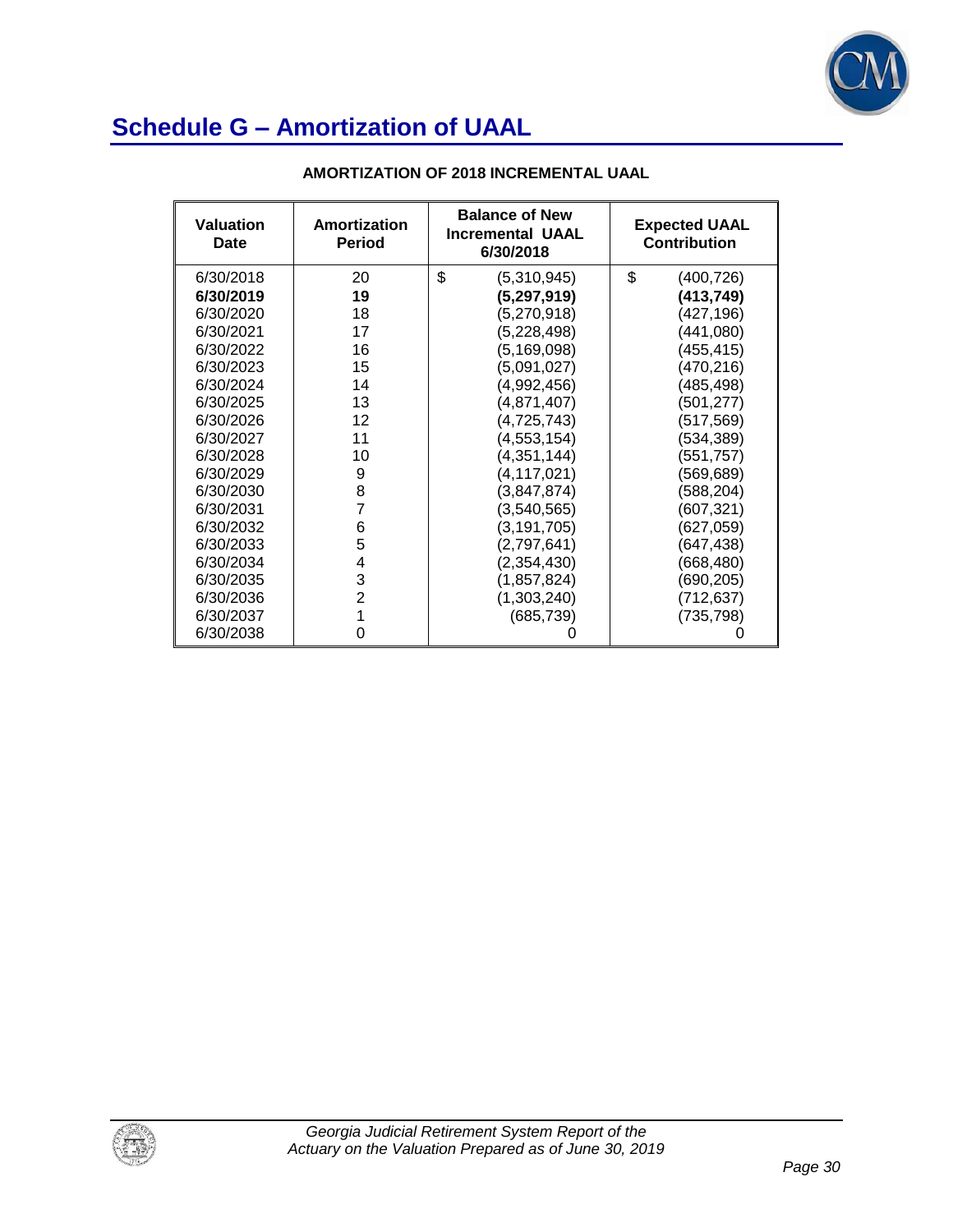

| <b>Valuation</b><br>Date | Amortization<br><b>Period</b> | <b>Balance of New</b><br><b>Incremental UAAL</b><br>6/30/2019 | <b>Expected UAAL</b><br><b>Contribution</b> |
|--------------------------|-------------------------------|---------------------------------------------------------------|---------------------------------------------|
| 6/30/2019                | 20                            | 3,103,655                                                     | 234,180                                     |
| 6/30/2020                | 19                            | 3,096,042                                                     | 241,790                                     |
| 6/30/2021                | 18                            | 3,080,263                                                     | 249,649                                     |
| 6/30/2022                | 17                            | 3,055,473                                                     | 257,762                                     |
| 6/30/2023                | 16                            | 3,020,761                                                     | 266,139                                     |
| 6/30/2024                | 15                            | 2,975,137                                                     | 274,789                                     |
| 6/30/2025                | 14                            | 2,917,533                                                     | 283,720                                     |
| 6/30/2026                | 13                            | 2,846,793                                                     | 292,940                                     |
| 6/30/2027                | 12                            | 2,761,669                                                     | 302,461                                     |
| 6/30/2028                | 11                            | 2,660,810                                                     | 312,291                                     |
| 6/30/2029                | 10                            | 2,542,758                                                     | 322,440                                     |
| 6/30/2030                | 9                             | 2,405,939                                                     | 332,920                                     |
| 6/30/2031                | 8                             | 2,248,653                                                     | 343,740                                     |
| 6/30/2032                | 7                             | 2,069,065                                                     | 354,911                                     |
| 6/30/2033                | 6                             | 1,865,195                                                     | 366,446                                     |
| 6/30/2034                | 5                             | 1,634,909                                                     | 378,355                                     |
| 6/30/2035                | 4                             | 1,375,902                                                     | 390,652                                     |
| 6/30/2036                | 3                             | 1,085,691                                                     | 403,348                                     |
| 6/30/2037                | $\overline{2}$                | 761,598                                                       | 416,457                                     |
| 6/30/2038                |                               | 400,738                                                       | 429,992                                     |
| 6/30/2039                | Ω                             |                                                               |                                             |

### **AMORTIZATION OF 2019 INCREMENTAL UAAL**

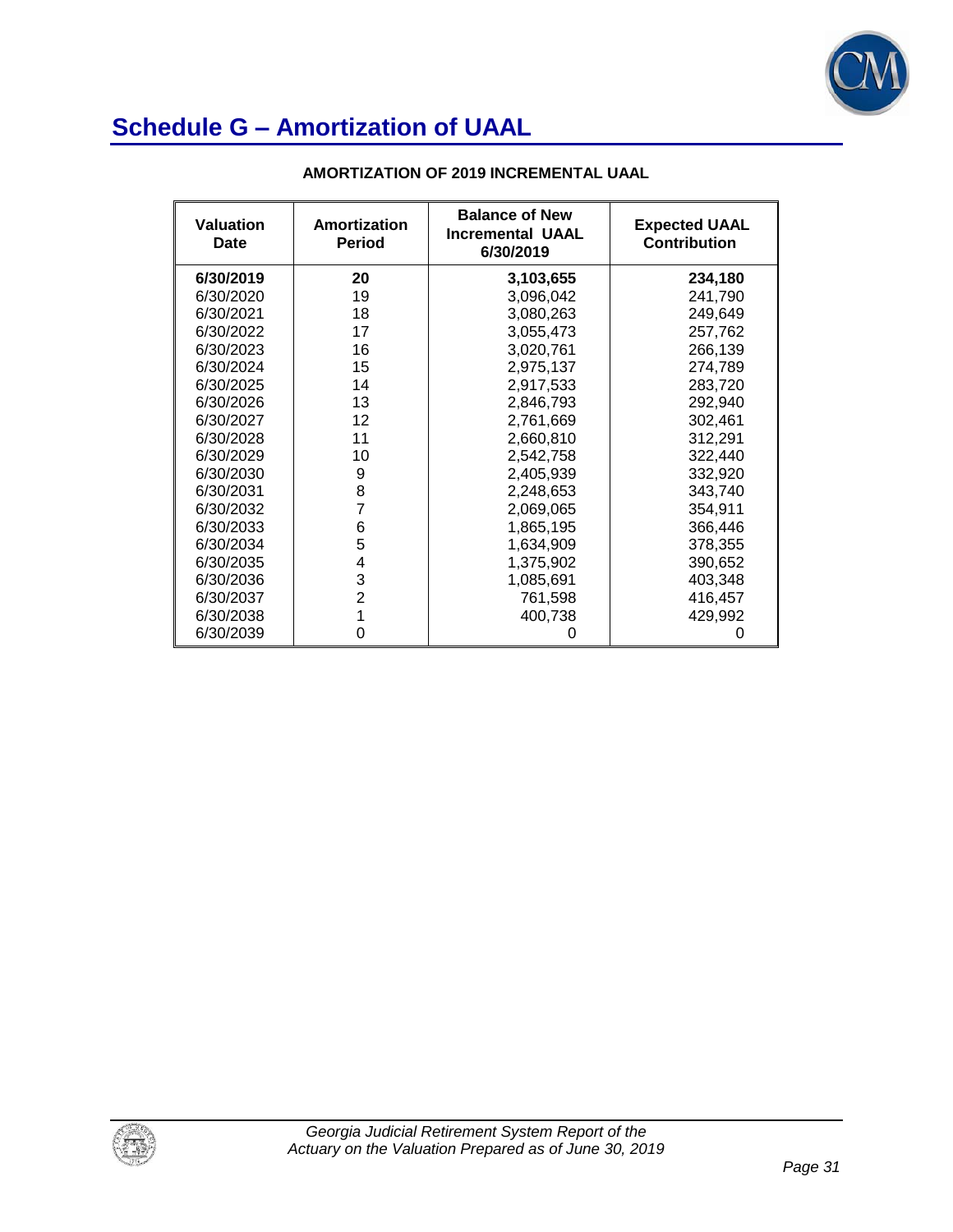

### **Schedule H – Summary of Main System Provisions**

#### **SUMMARY OF MAIN SYSTEM PROVISIONS AS INTERPRETED FOR VALUATION PURPOSES**

The Georgia Judicial Retirement System (JRS) is a cost-sharing multiple employer defined benefit pension plan established by the Georgia General Assembly for the purpose of providing retirement allowances and other benefits for trial judges and solicitors of certain courts in Georgia, and their survivors and other beneficiaries, superior court judges of the state of Georgia, and district attorneys of the state of Georgia.

Normal Retirement Benefit

| Eligibility    |                                       | Age 60 and 16 years of creditable service.                                                                                                                                                                           |
|----------------|---------------------------------------|----------------------------------------------------------------------------------------------------------------------------------------------------------------------------------------------------------------------|
| <b>Benefit</b> |                                       | Annual benefit is 66-2/3% of the annual salary plus 1% for each<br>year of credited service over 16 years, not to exceed 24 years.                                                                                   |
|                | <b>Early Retirement Benefit</b>       |                                                                                                                                                                                                                      |
| Eligibility    |                                       | Age 60 and 10 years of creditable service.                                                                                                                                                                           |
| <b>Benefit</b> |                                       | A pro-rata portion of the normal retirement benefit, based on<br>service not to exceed 16 years.                                                                                                                     |
|                | <b>Disability Retirement Benefit</b>  |                                                                                                                                                                                                                      |
| Eligibility    |                                       | 4 years of creditable service.                                                                                                                                                                                       |
| <b>Benefit</b> |                                       | For members with less than 10 years of creditable service:<br>1/2 of projected normal retirement benefit. For members with<br>10 or more years of creditable service: 2/3 of projected<br>normal retirement benefit. |
|                | <b>Involuntary Retirement Benefit</b> | N/A                                                                                                                                                                                                                  |
|                | Deferred Vested Retirement Benefit    |                                                                                                                                                                                                                      |
| Eligibility    |                                       | 10 years of creditable service.                                                                                                                                                                                      |
| <b>Benefit</b> |                                       | Accrued benefit deferred to age 60.                                                                                                                                                                                  |
| Death Benefit  |                                       |                                                                                                                                                                                                                      |
| Eligibility    |                                       |                                                                                                                                                                                                                      |
|                | Members prior to July 1, 2012         | 10 years of creditable service during which the member has<br>contributed for spouse coverage.                                                                                                                       |
|                | Members on and after July 1, 2012     | 10 years of creditable service.                                                                                                                                                                                      |

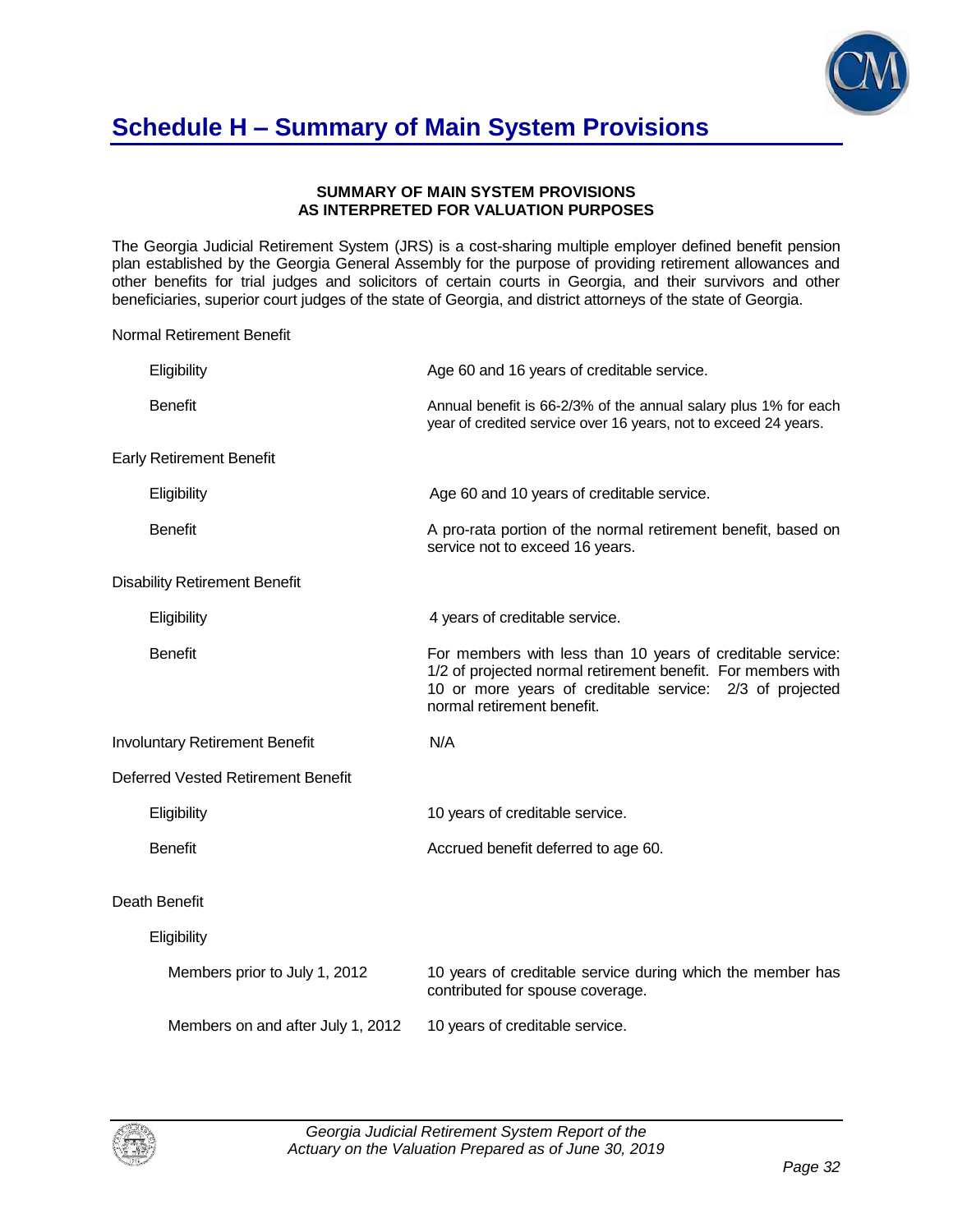

# **Schedule H – Summary of Main System Provisions**

Benefit

| Members prior to July 1, 2012     | 50% of benefit which member was receiving if retired, or<br>would have received had he retired on the date of his death.<br>If under age 60, and the member was a member of a<br>Predecessor Retirement System, an immediate benefit equal<br>to 50% of the benefit which member would have received had<br>he remained employed and retired at age 60. If under age 60<br>and not a member of a Predecessor Retirement System, an<br>immediate benefit equal to 50% of the benefit which the<br>member would have received if the member were age 60 on<br>the date of death. |
|-----------------------------------|--------------------------------------------------------------------------------------------------------------------------------------------------------------------------------------------------------------------------------------------------------------------------------------------------------------------------------------------------------------------------------------------------------------------------------------------------------------------------------------------------------------------------------------------------------------------------------|
| Members on and after July 1, 2012 | Spouse receives a benefit as if member retired on his or her<br>date of death and elected option three.                                                                                                                                                                                                                                                                                                                                                                                                                                                                        |
|                                   | If less than 10 years of service or member rejects spouse<br>coverage or dies before contributing for spouse's coverage<br>for at least 10 years, death benefit is return of member's<br>contributions with interest.                                                                                                                                                                                                                                                                                                                                                          |
| <b>Termination Benefit</b>        |                                                                                                                                                                                                                                                                                                                                                                                                                                                                                                                                                                                |
| Eligibility                       | Termination with less than 10 years of creditable service.                                                                                                                                                                                                                                                                                                                                                                                                                                                                                                                     |
| <b>Benefit</b>                    | Return of the member's accumulated contributions with<br>interest.                                                                                                                                                                                                                                                                                                                                                                                                                                                                                                             |
| <b>Payment Options</b>            |                                                                                                                                                                                                                                                                                                                                                                                                                                                                                                                                                                                |
| Members prior to July 1, 2012     | Monthly Life Annuity with Death Benefit payable as described<br>above with guaranteed payment of accumulated contributions.                                                                                                                                                                                                                                                                                                                                                                                                                                                    |
| Members on and after July 1, 2012 | Monthly Life<br>Annuity with<br>guaranteed<br>payment<br>οf<br>accumulated contributions.                                                                                                                                                                                                                                                                                                                                                                                                                                                                                      |
|                                   | Option 1 - 100% Joint & Survivor                                                                                                                                                                                                                                                                                                                                                                                                                                                                                                                                               |
|                                   | Option 2 - 66-2/3% Joint & Survivor                                                                                                                                                                                                                                                                                                                                                                                                                                                                                                                                            |
|                                   | Option 3 - 50% Joint & Survivor                                                                                                                                                                                                                                                                                                                                                                                                                                                                                                                                                |
|                                   | Pop-Up Option - Election of Options 1, 2, or 3 with added<br>provision that if survivor predeceases the member the benefit<br>reverts to the amount the member would have received had<br>no option been chosen.                                                                                                                                                                                                                                                                                                                                                               |

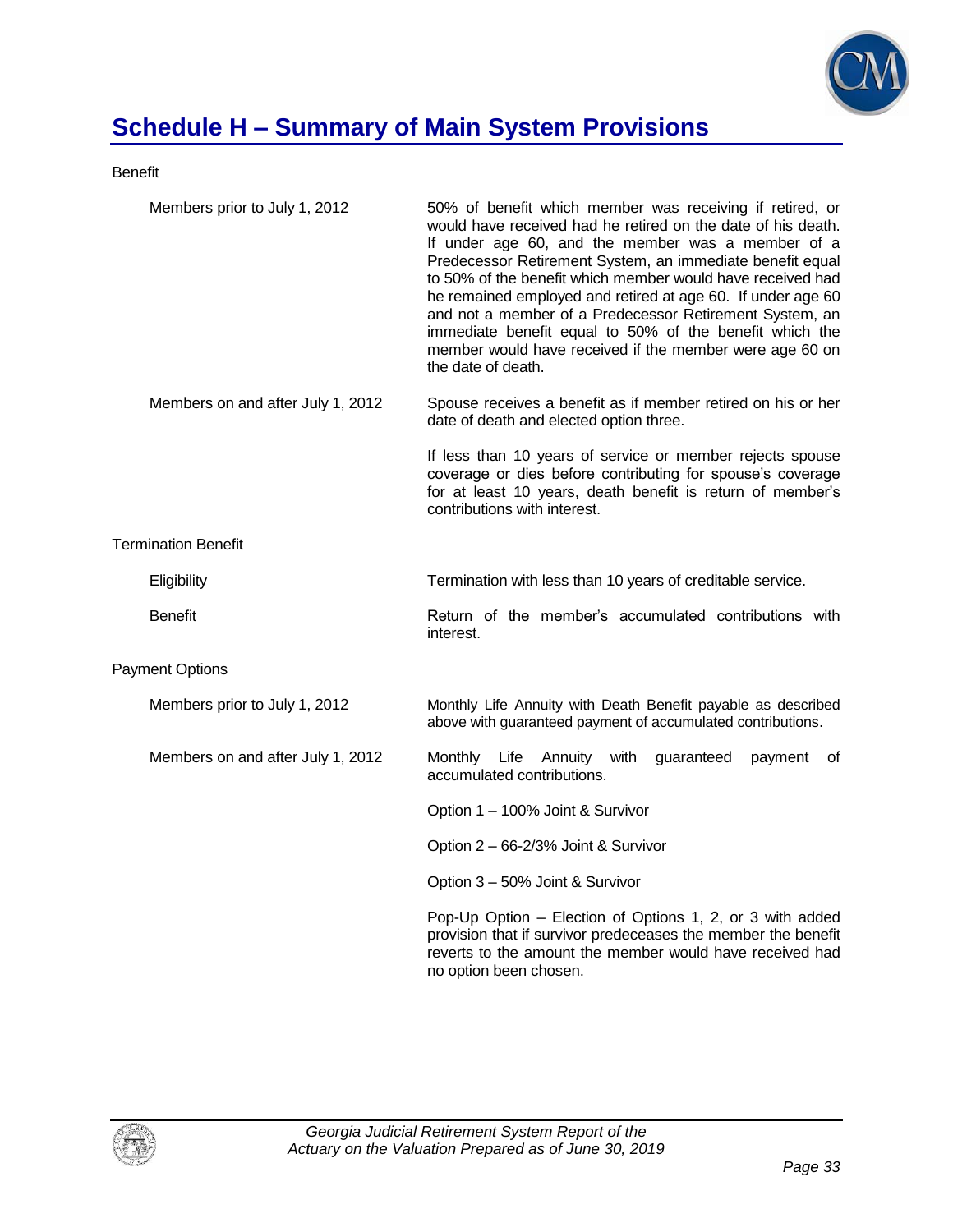

# **Schedule H – Summary of Main System Provisions**

| Post-Retirement Adjustments | The Board may from time to time grant a Cost of Living<br>Adjustment.                                                                              |  |  |  |  |
|-----------------------------|----------------------------------------------------------------------------------------------------------------------------------------------------|--|--|--|--|
|                             | For members with retirement dates prior to July 1, 2013, a<br>one-time 1.75% increase on the first \$37,500 was made at<br>the time of retirement. |  |  |  |  |
| Contributions               |                                                                                                                                                    |  |  |  |  |
| By Members                  | Members prior to July 1, 2012 contribute 7-1/2% of salary,<br>plus 2-1/2% of salary for up to 16 years if spouse benefit is<br>not rejected.       |  |  |  |  |
|                             | Members on and after July 1, 2012 contribute 7-1/2% of<br>salary.                                                                                  |  |  |  |  |
| By Employers                | Employer contributions are actuarially<br>determined<br>and<br>approved and certified by the Board.                                                |  |  |  |  |

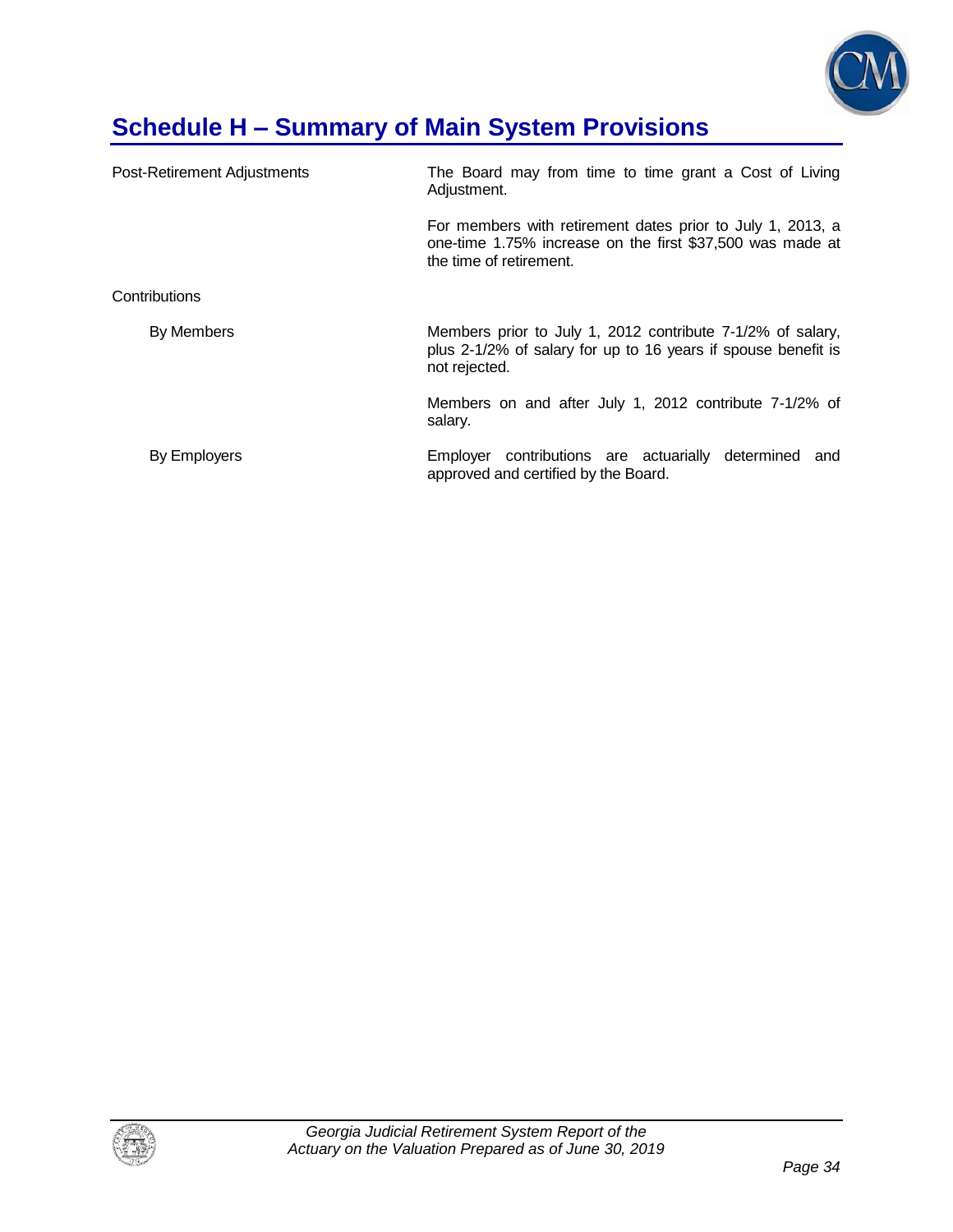

## **Schedule I – Tables of Membership Data**

|  |                                        | The Number and Average Annual Compensation of Active Members |
|--|----------------------------------------|--------------------------------------------------------------|
|  | by Age and Service as of June 30, 2019 |                                                              |

|                      | <b>Years of Service</b> |                |                  |                         |                |                         |                |               |                |                          |
|----------------------|-------------------------|----------------|------------------|-------------------------|----------------|-------------------------|----------------|---------------|----------------|--------------------------|
| Age                  | <b>Under 1</b>          | 1 to $4$       | 5 to 9           | 10 to 14                | 15 to 19       | 20 to 24                | 25 to 29       | 30 to 34      | 35 & Up        | <b>Total</b>             |
| Under 25<br>Avg. Pay | $\mathbf 0$             | 0              | $\boldsymbol{0}$ | $\boldsymbol{0}$        | $\mathbf 0$    | $\boldsymbol{0}$        | $\pmb{0}$      | 0             | $\mathbf 0$    | $\pmb{0}$<br>$\mathsf 0$ |
| 25 to 29<br>Avg. Pay | $\pmb{0}$               | $\pmb{0}$      | $\boldsymbol{0}$ | $\mathbf 0$             | $\mathbf 0$    | $\boldsymbol{0}$        | $\pmb{0}$      | 0             | $\mathbf 0$    | $\pmb{0}$<br>$\pmb{0}$   |
| 30 to 34<br>Avg. Pay | $\sqrt{2}$              | $\pmb{0}$      | $\boldsymbol{2}$ | $\mathbf 0$             | $\mathbf 0$    | $\boldsymbol{0}$        | $\mathbf 0$    | 0             | $\mathbf 0$    | $\overline{4}$<br>95,920 |
| 35 to 39<br>Avg. Pay | 3                       | 8              | 4                | 1                       | $\mathbf 0$    | $\pmb{0}$               | $\pmb{0}$      | $\mathsf 0$   | $\mathbf 0$    | 16<br>95,440             |
| 40 to 44<br>Avg. Pay | 6                       | 26             | 12               | $\overline{\mathbf{4}}$ | 1              | $\pmb{0}$               | $\mathbf 0$    | $\mathsf 0$   | $\mathbf 0$    | 49<br>108,434            |
| 45 to 49<br>Avg. Pay | 9                       | 24             | 20               | 22                      | 3              | $\overline{\mathbf{c}}$ | $\mathbf 0$    | 0             | 0              | 80<br>113,254            |
| 50 to 54<br>Avg. Pay | 10                      | 10             | 15               | 22                      | 11             | 4                       | $\mathbf 0$    | 0             | $\pmb{0}$      | 72<br>123,629            |
| 55 to 59<br>Avg. Pay | 4                       | 10             | 19               | 23                      | 21             | 8                       | 1              | 1             | $\mathbf 0$    | 87<br>119,997            |
| 60 to 64<br>Avg. Pay | 3                       | 14             | $\overline{7}$   | 15                      | 17             | 16                      | $\overline{4}$ | 6             | 3              | 85<br>119,702            |
| 65 to 69<br>Avg. Pay | 1                       | $\,6$          | 16               | 13                      | 15             | 19                      | $\overline{7}$ | 5             | 6              | 88<br>119,198            |
| 70 & Up<br>Avg. Pay  | 0                       | 3              | $\overline{7}$   | 12                      | $\overline{4}$ | 6                       | $\mathbf{1}$   | 3             | $\overline{4}$ | 40<br>106,062            |
| Total<br>Avg. Pay    | 38<br>118,344           | 101<br>109,629 | 102<br>113,384   | 112<br>117,167          | 72<br>119,573  | 55<br>121,968           | 13<br>118,516  | 15<br>121,080 | 13<br>123,083  | 521<br>116,184           |

Average Age: 56.3 Average Service: 12.2

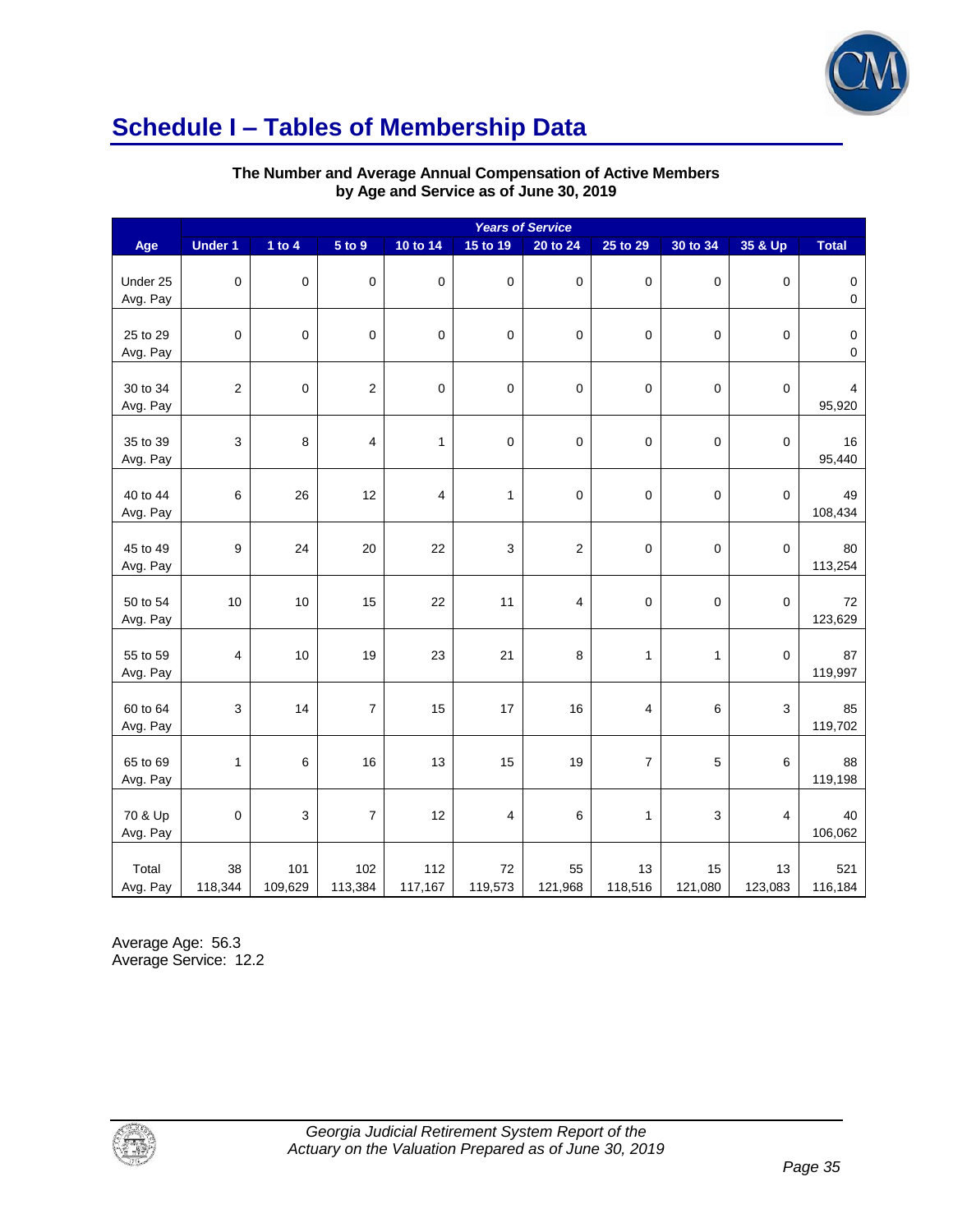

# **Schedule I – Tables of Membership Data**

| Age       | <b>Number</b><br>of Members | <b>Total</b><br><b>Annual Benefits</b> | Average<br><b>Annual Benefits</b> |
|-----------|-----------------------------|----------------------------------------|-----------------------------------|
| Under 50  | $\Omega$                    | \$<br>0                                | \$<br>$\Omega$                    |
| $50 - 54$ | 0                           | 0                                      | 0                                 |
| $55 - 59$ | 0                           | 0                                      | 0                                 |
| $60 - 64$ | 38                          | 3,252,150                              | 85,583                            |
| $65 - 69$ | 69                          | 5,450,976                              | 79,000                            |
| 70 - 74   | 94                          | 7,530,053                              | 80,107                            |
| 75 - 79   | 65                          | 5,432,933                              | 83,584                            |
| $80 - 84$ | 26                          | 2,047,963                              | 78,768                            |
| $85 - 89$ | 16                          | 1,199,324                              | 74,958                            |
| $90 - 94$ | 4                           | 371,292                                | 92,823                            |
| 95 & Over | 1                           | 79,488                                 | 79,488                            |
|           |                             |                                        |                                   |
| Total     | 313                         | \$<br>25,364,178                       | \$<br>81,036                      |

#### **NUMBER OF RETIRED MEMBERS AND THEIR BENEFITS BY AGE**

#### **NUMBER OF BENEFICIARIES AND THEIR BENEFITS BY AGE**

| Age       | <b>Number</b><br>of Members | <b>Total</b><br><b>Annual Benefits</b> | Average<br><b>Annual Benefits</b> |
|-----------|-----------------------------|----------------------------------------|-----------------------------------|
| Under 50  | $\overline{2}$              | \$<br>23,236                           | \$<br>11,618                      |
| $50 - 54$ | 1                           | 41,116                                 | 41,116                            |
| $55 - 59$ | 5                           | 53,415                                 | 10,683                            |
| $60 - 64$ | 7                           | 118,950                                | 16,993                            |
| $65 - 69$ | 10                          | 277,868                                | 27,787                            |
| 70 - 74   | 11                          | 332,029                                | 30,184                            |
| 75 - 79   | 9                           | 375,910                                | 41,768                            |
| $80 - 84$ | 16                          | 635,849                                | 39,741                            |
| $85 - 89$ | 9                           | 275,492                                | 30,610                            |
| 90 & Over | 13                          | 498,603                                | 38,354                            |
| Total     | 83                          | \$<br>2,632,468                        | \$<br>31,716                      |

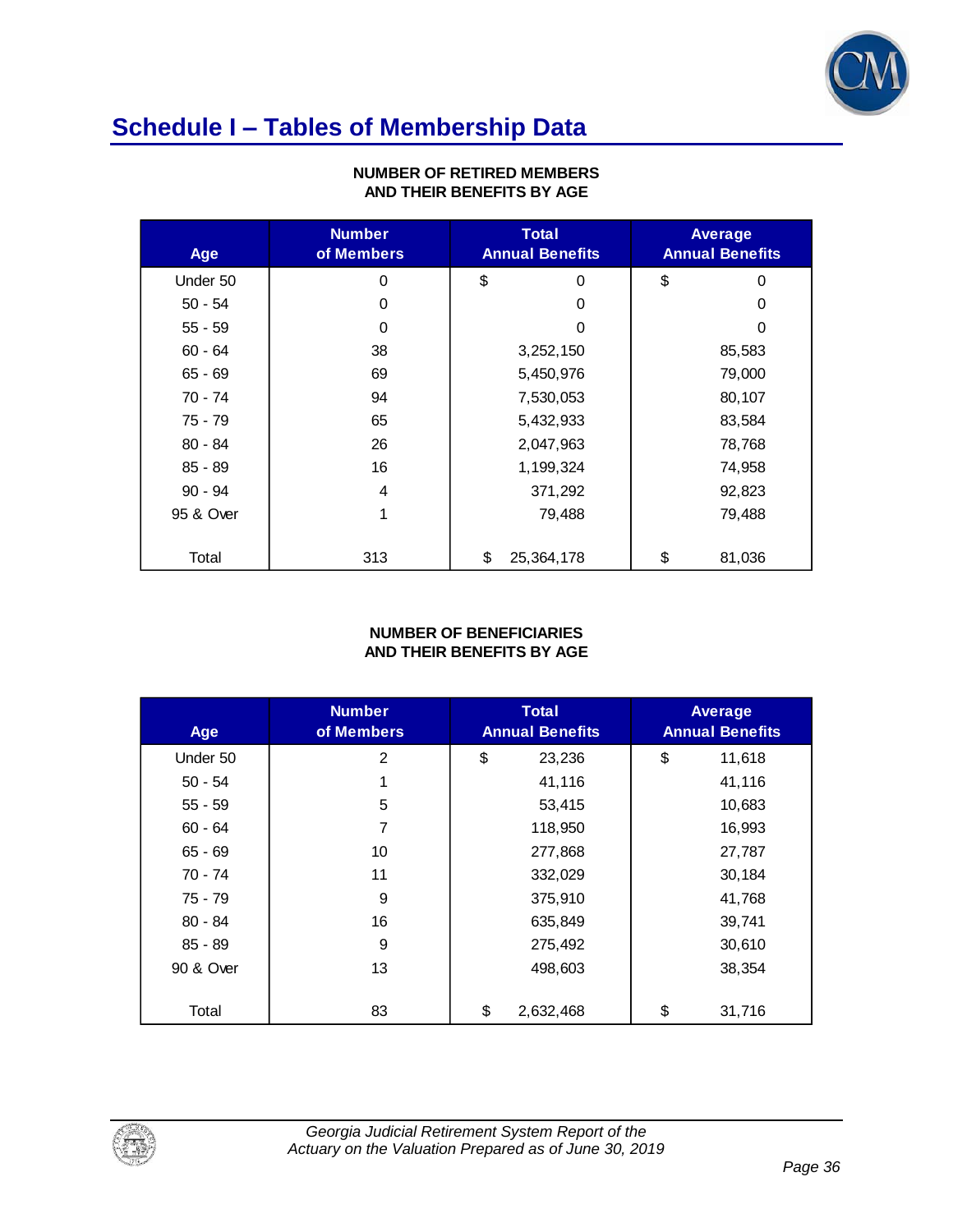

## **Schedule I – Tables of Membership Data**

| Age       | <b>Number</b><br>of Members | <b>Total</b><br><b>Annual Benefits</b> | Average<br><b>Annual Benefits</b> |
|-----------|-----------------------------|----------------------------------------|-----------------------------------|
| Under 50  | $\Omega$                    | \$<br>0                                | \$<br>$\Omega$                    |
| $50 - 54$ | 0                           | 0                                      | 0                                 |
| $55 - 59$ | 0                           | O                                      | O                                 |
| $60 - 64$ |                             | 58,631                                 | 58,631                            |
| $65 - 69$ | 0                           | O                                      | 0                                 |
| 70 - 74   | 0                           | 0                                      | 0                                 |
| 75 - 79   |                             | 57,904                                 | 57,904                            |
| $80 - 84$ | 0                           | 0                                      | 0                                 |
| $85 - 89$ | 0                           | 0                                      | 0                                 |
| $90 - 94$ | 0                           | 0                                      | 0                                 |
| 95 & Over | 0                           | 0                                      | 0                                 |
|           |                             |                                        |                                   |
| Total     | 2                           | \$<br>116,535                          | \$<br>58,268                      |

#### **NUMBER OF DISABLED RETIREES AND THEIR BENEFITS BY AGE**

#### **NUMBER OF DEFERRED VESTED MEMBERS AND THEIR BENEFITS BY AGE**

| Age       | <b>Number</b><br>of Members | <b>Total</b><br><b>Annual Benefits</b> |           | Average<br><b>Annual Benefits</b> |
|-----------|-----------------------------|----------------------------------------|-----------|-----------------------------------|
| Under 45  | 0                           | \$                                     | 0         | \$<br>0                           |
| 45-49     | 7                           |                                        | 292,479   | 41,783                            |
| 50-54     | 4                           |                                        | 194,122   | 48,531                            |
| 55-59     | 12                          |                                        | 516,645   | 43,054                            |
| 60-64     | 4                           |                                        | 84,215    | 21,054                            |
| 65 & Over |                             |                                        | 94,068    | 94,068                            |
|           |                             |                                        |           |                                   |
| Total     | 28                          | \$                                     | 1,181,529 | \$<br>42,197                      |